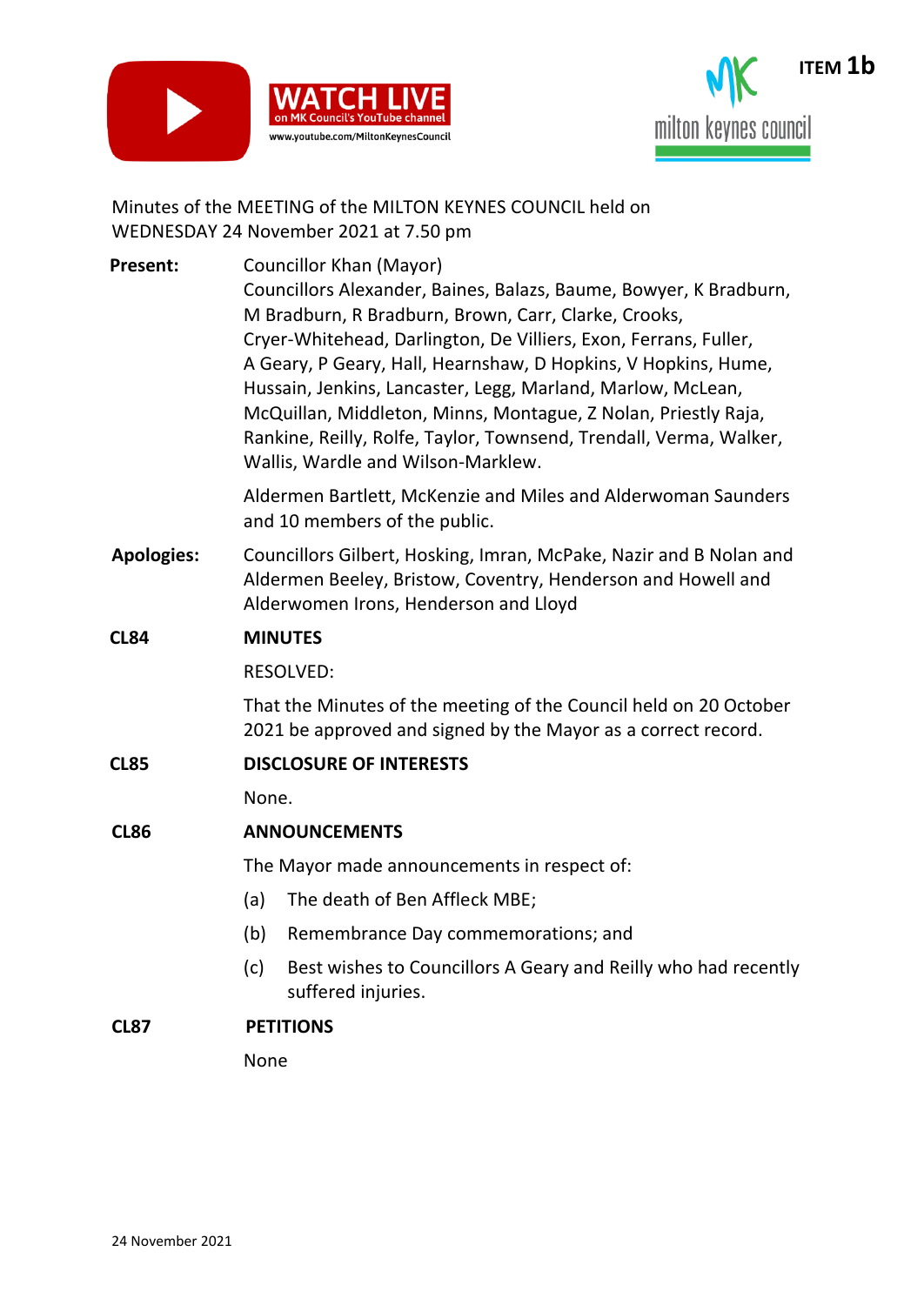#### **CL88 QUESTIONS FROM MEMBERS OF THE PUBLIC**

(a) Question from Alderman Bartlett to Councillor Townsend (Cabinet member for Public Realm)

Alderman Bartlett, referring to the removal of the hard shoulder of motorways through the Borough and replacement with 'Smart Motorway' measures, asked Councillor Townsend, would she, along with Group Leaders', write to the Secretary of State, the Head of Highways England and the CEO's of the main contractors, urging this initiative to be halted immediately and that all completed sections of Smart Motorway be returned to their previous layout?

Councillor Townsend indicated that the Council holds no data on the safety or design of smart motorways or any operational responsibility for them. However, the Council Highways Team have agreed to pass on Alderman Bartlett's comments to the National Highways Team at their next liaison meeting. Councillor Townsend also encouraged Alderman Bartlett to write to his Member of Parliament with his concerns.

As a supplementary question, Alderman Bartlett, referring to the fact that the Council was prepared to write on other matters that were outside of its immediate control, asked Councillor Townsend would she provide reassurance that she would write to those he had outlined on this matter?

Councillor Townsend reiterated that she would ensure that his comments were passed to the national highways team.

(b) Question from Ethan Wilkinson to Councillor Townsend (Cabinet member for Public Realm)

Ethan Wilkinson, referring to the litter problem in Loughton particularly at the Watling Street underpass near the Talbot Inn, asked Councillor Townsend, would the Council designate this as a litter hotspot so that it benefits from extra cleaning, care and attention?

Councillor Townsend indicated that the site had been flagged as a hotspot and the waste team had agreed to send out a waste officer to assess whether the area would benefit from enhanced cleaning, increased frequency of bin emptying or different waste infrastructure. Litter wardens would be starting soon and could be sent to those areas that had been flagged as a litter hotspot.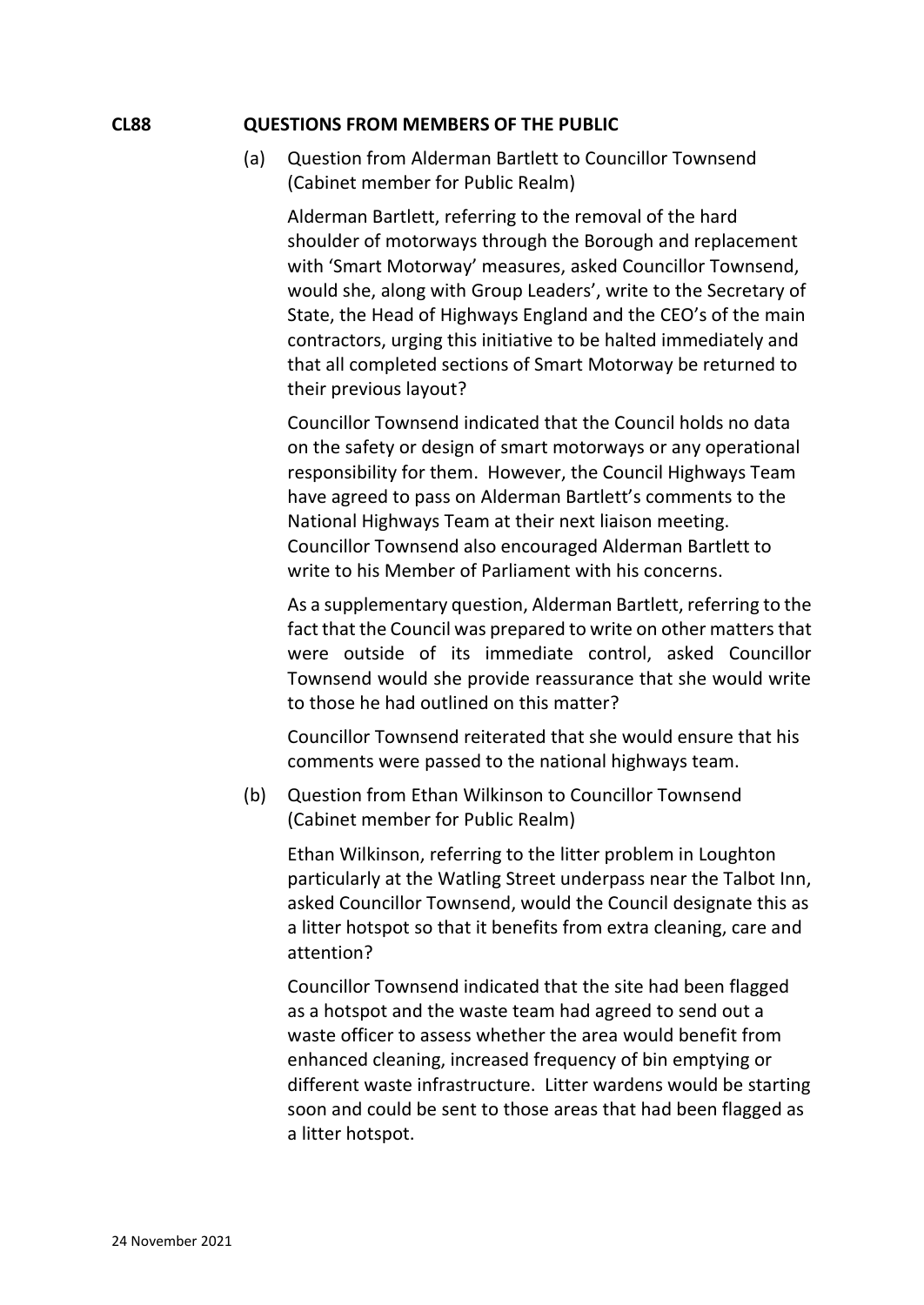(c) Question from Philip Gerralla to Councillor Marland (Leader of the Council

Philip Gerralla, referring to the lack of response to several emails that the Residents of Renewal Estates had sent to members and officers, asked Councillor Marland, what was the expected response time to emails and what action would he recommend if responses were not supplied?

Councillor Marland indicated that the Council does have a standard response time for correspondence sent through formal channels. Informal correspondence such as emails sent direct to officers and members was not subject to this standard in quite the same way. Councillor Marland was not aware of any outstanding correspondence from the Residents of Renewal Estates, however if this was the case he asked Philip Gerralla to forward any outstanding queries to the Cabinet member for Adults, Housing and Healthy Communities who would ensure they were answered in good time.

As a supplementary question, Philip Gerralla, asked Councillor Marland, could he firm up the response times or at least bring something to the Council where there was a set of standards the public could expect and how they could respond when those times were not met by councillors or officers?

Councillor Marland reiterated that there was a standard customer service policy which could be found online. However, when members of the public interact with officers directly, this was not formal correspondence and needed to be logged properly through the formal channels.

(d) Question from David Lee to Councillor Darlington (Cabinet member for Adults, Housing & Healthy Communities)

David Lee, referring to the Council considering investigating whether private owners could buy in to having the same work done on their properties as adjacent council houses in renewal estates, asked Councillor Darlington, could she provide an update on that investigation and say what was likely to be possible for non-council houses on the renewal estates?

Councillor Darlington indicated that the Council was aware of this issue and did want those owners of non-council houses in renewal estates to benefit as well, particularly from the green initiatives the Council was trying to take forward. The Council could not subsidise those who have brought their homes through the Right to Buy scheme and therefore it would depend on what external funding could be accessed as to what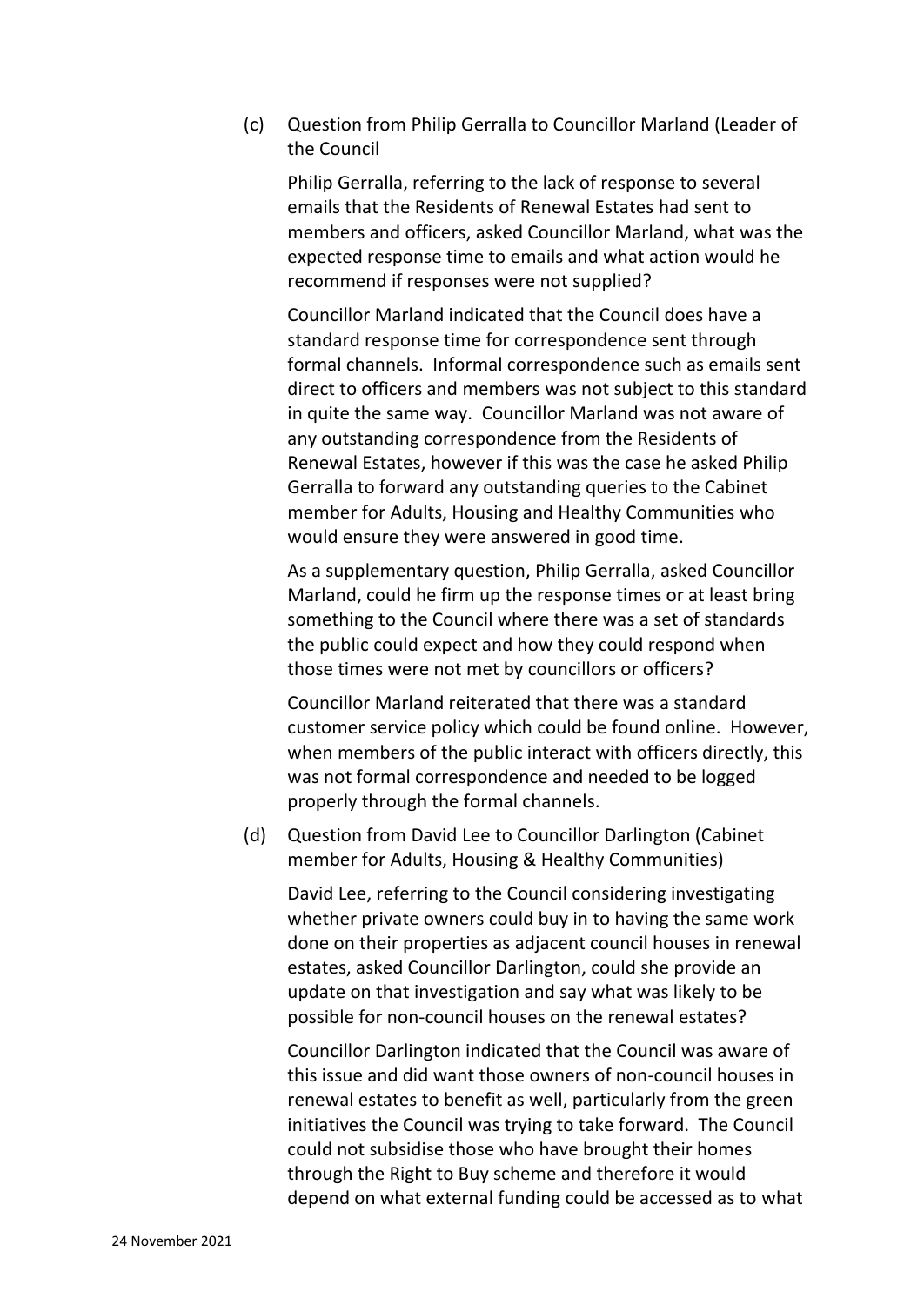help could be given and would therefore be different on every regeneration estate.

As a supplementary question, David Lee, referring to the Estate Renewal Forums which were due to start in the new year, asked Councillor Darlington, would the forums be given clarity and guidelines as to what they could promise their residents. There was concern at the number of houses in private ownership which did not meet the decent homes standard and what help they would be offered?

Councillor Darlington indicated that there were a number of issues that the Council was aware of for example with landlords who were renting properties that were not being maintained to a decent standard. There was also an issue that when people purchase their property via Rent to Buy that they needed to be aware that this also came with costs such as ongoing maintenance costs. Until the Council knows what the schemes would be it was not possible to say what the impact would be for landlords or owner occupiers if they wanted to participate.

(e) Question from Adam Fidler to Councillor Walker (Conservative Group Leader)

Adam Fidler, referring to the recent Fire Safety and Support for Residents motion where Council resolved to support 'residents in their fight to achieve fairness on this issue and be protected from costs', asked Councillor Walker, what action had he led locally to ensure the voices of people trapped was heard by the Milton Keynes MP's, who have the voting power to resolve this issue and protect Milton Keynes residents' financial and mental health?

Councillor Walker indicated that the Conservative Group wholeheartedly supported the motion at the last Council meeting and as part of that agreed to engage with the local Members of Parliament and the Conservative Party more generally. Councillor Walker has spoken to Ben Everitt MP who provided an update on what was happening in parliament including the recent statement by Michael Gove who intended to pause the loans for lease holder scheme. Councillor Walker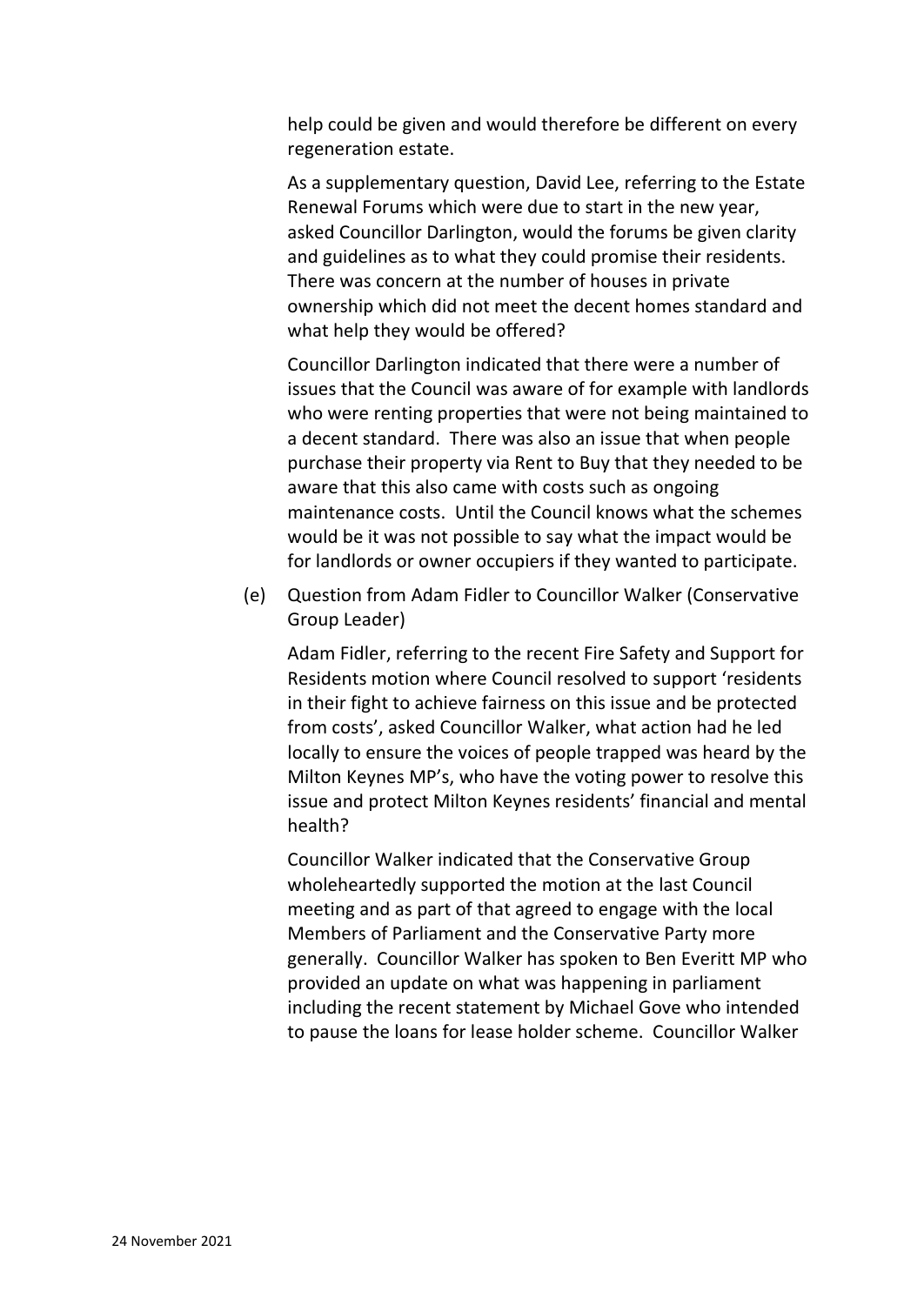indicated that he had been clear to the MP that a solution needed to be sorted as soon as possible.

As a supplementary question, Adam Fidler, asked Councillor Walker, would he take part in a roundtable with local leaseholders and Members of Parliament to discuss this issue.

Councillor Walker indicated that he was very happy to attend a roundtable discussion with leaseholders and would extend any invitation he received to the local Members of Parliament.

(f) Question from Ahmed Butt to Councillor Middleton (Cabinet member for Resources) and Councillor R Bradburn (Cabinet member for Economy, Recovery & Renewal)

Ahmed Butt was unable to attend the meeting and Councillors R Bradburn and Middleton undertook to provide a written response which is included in Annex A to these minutes.

### **CL89 BUSINESS REMAINING FROM THE LAST MEETING**

None.

# **CL90 REPORTS FROM CABINET AND COMMITTEES**

None.

# **CL91 COUNCILLORS' QUESTIONS**

(a) Question from Councillor D Hopkins to Councillor Marland (Leader of the Council)

Councillor D Hopkins, referring to the Delegated Decision due to be taken on the 30 November on the South East Milton Keynes Supplementary Planning Document, asked Councillor Marland, would he agree to defer this decision on the 30 November as the Council was in no position to take this decision at this time.

Councillor Marland indicated that he would not be deferring the decision. As discussed previously it was an allocated site within Plan:MK and if the Council does not bring forward the SPD then we would be at the mercy of speculative developers. Councillor Marland indicated that he was well aware of the issues with the site which is why the Council had not wanted the site allocated in the first place.

As a supplementary question, Councillor D Hopkins asked Councillor Marland as he had stated previously that he wanted to take back control of planning the sensible approach was to postpone this decision and to sit down with the interested parties to get the plan right.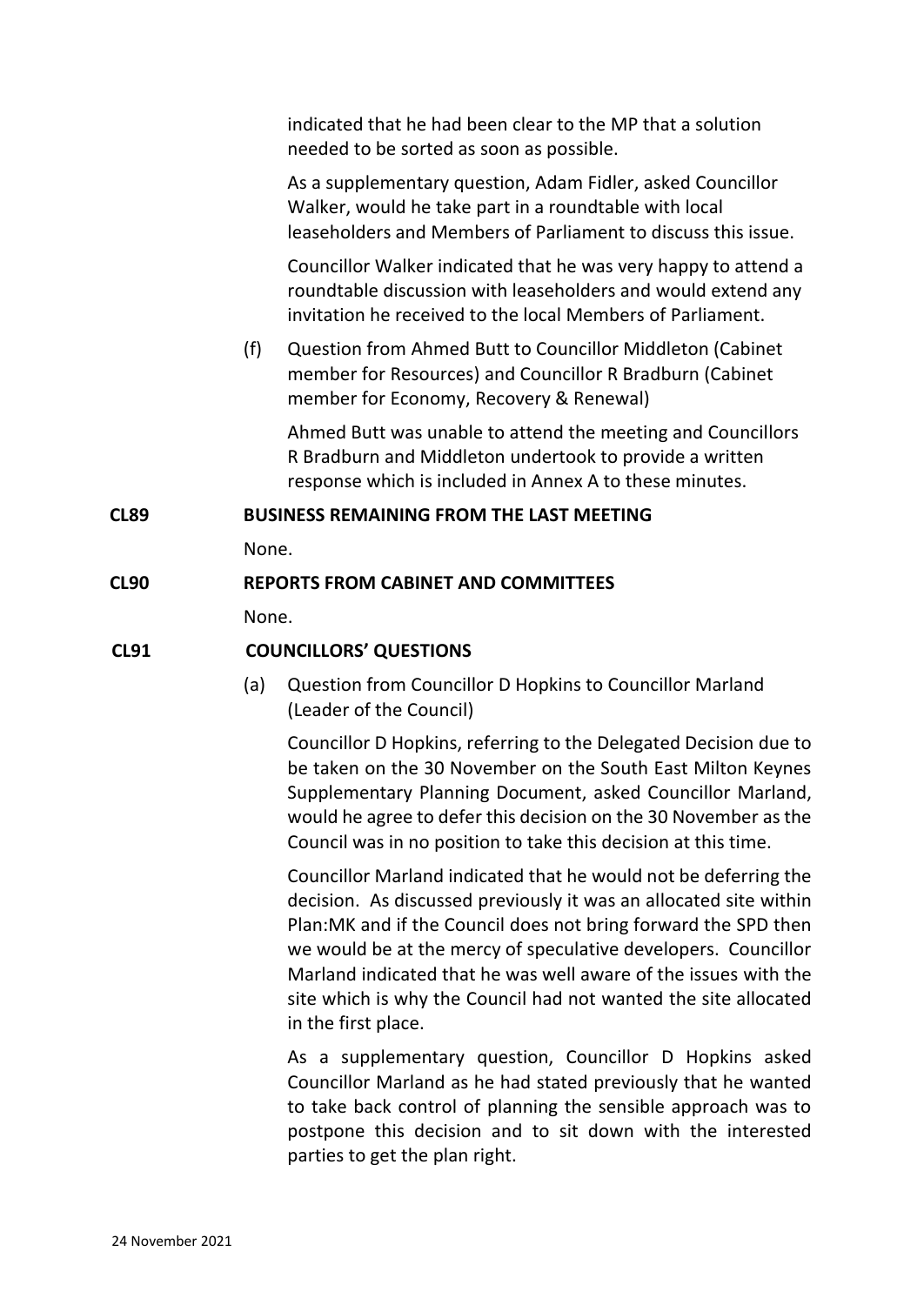Councillor Marland indicated that he did not agree that it was sensible to defer the decision as if we did not have a Supplementary Planning Document in place there would be no overall structure for the site and owners of land could bring forward applications at will with no phasing or structure to the development.

(b) Question from Councillor Jenkins to Councillor Marland (Leader of the Council)

Councillor Jenkins, referring to the concern of residents in Woburn Sands and Walton that there will be no sensible exit from the 3,000 home development at South East Milton Keynes except through the centre of Woburn Sands or through the H10 west, likely causing gridlock in both directions, asked Councillor Marland, would he review the wording in the SPD so that the proposed bus link to Newport Road could be made into a general traffic link until the H10 link to Newport Road was delivered.

Councillor Marland indicated that the design and layout of the road and in particular connections to Newport Road were in response to Policy SD11 in SEMK and the requirement in Plan:MK to protect the distinctive character of the surrounding villages. The predominant view of the Planning Cabinet Advisory Group that Newport Road formed an obvious physical barrier to this phase of development and was also in response to submissions from residents in this area. Traffic modelling suggests the vast majority of movement into Milton Keynes will be via the H10. While the H10 connection falls outside the boundary of the development, Councillor Marland has made a commitment outside of the Supplementary Planning Document that this will be established. Councillor Marland further noted that the link to Newport Road would be a matter for the development application to planning committee and as the Council had committed to phased development if there was evidence of a need to alter the requirements of the SPD which would give flexibility to any future committee to make that judgement however this would require public consultation and clear planning reasons to do so such as the temporary use of that road.

Referring to this point that in passing the SPD you risk implementing a huge change into the makeup of this area of Milton Keynes and that Ward Councillors are extremely concerned about the masterplan for this area, Councillor Jenkins asked Councillor Marland, would he think very carefully prior to making the decision on the 30 November 2021?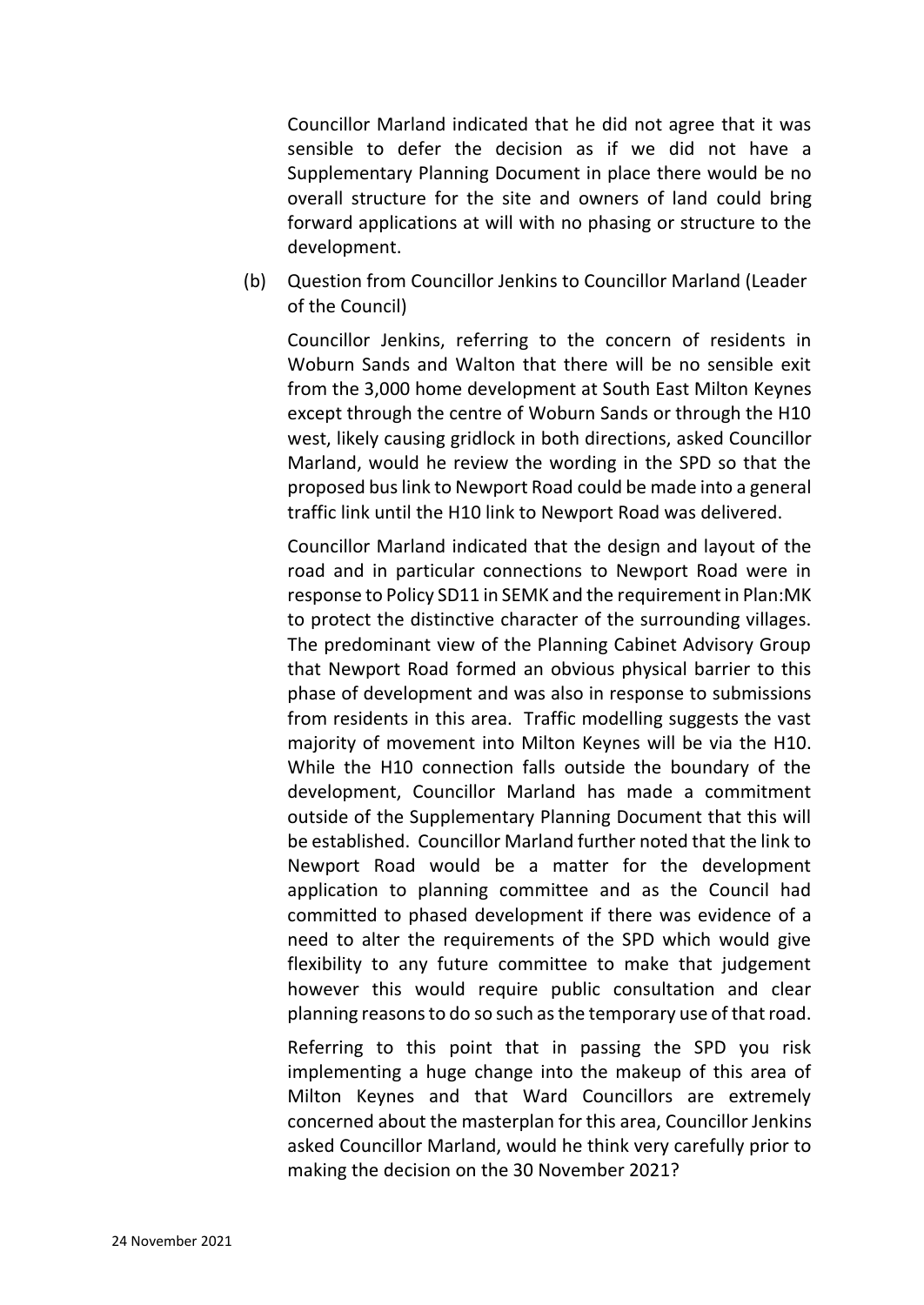Councillor Marland advised that the Supplementary Planning Document was a framework for the planning committee to base their decisions on. It would ensure that the Council could phase development properly and that the development delivered the infrastructure that was needed. Without the guidance the area was open to piecemeal development and as the site was allocated in Plan:MK, developers could bring forward applications at any time.

(c) Question from Councillor Priestley (on behalf of Councillor B Nolan) to Councillor R Bradburn (Cabinet member for Economy, Recovery & Renewal)

Councillor Priestley, referring to the recent announcement by the Transport Secretary regarding the competition for a Head Quarters for Great British Railways, sked Councillor R Bradburn, did he share the concerns about the impact this may have on local jobs.

Councillor R Bradburn indicated that the Council Economy team had been engaging with British Rail, Network Rail and the Department of Transport to find out as much information as possible and were making preparations to make a submission to promote Milton Keynes to host any such headquarters.

As a supplementary question, Councillor Priestley asked Councillor R Bradburn, did he believe that Milton Keynes was at risk of missing out on the levelling up agenda if the government clearly did not think the area needed investment or jobs?

Councillor Bradburn advised that it was very good question as to whether Milton Keynes was located too far south to benefit from the levelling up agenda compared to places located north of Manchester.

(d) Question from Councillor Rankine to Councillor Middleton (Cabinet member for Resources)

Councillor Rankine, referring to plans to regenerate Windmill Hill Golf Course, asked Councillor Middleton, had plans for the site been withdrawn or shelved?

Councillor Middleton indicated that the Council had been in communication with the Lawn Tennis Association and had advised them that the Council had taken the decision to delay the proposals. Once more information was available, Councillor Middleton would update the Parish Council and interested residents. Councillor Middleton further noted that what was clear was that to bring forward the regeneration of a site such as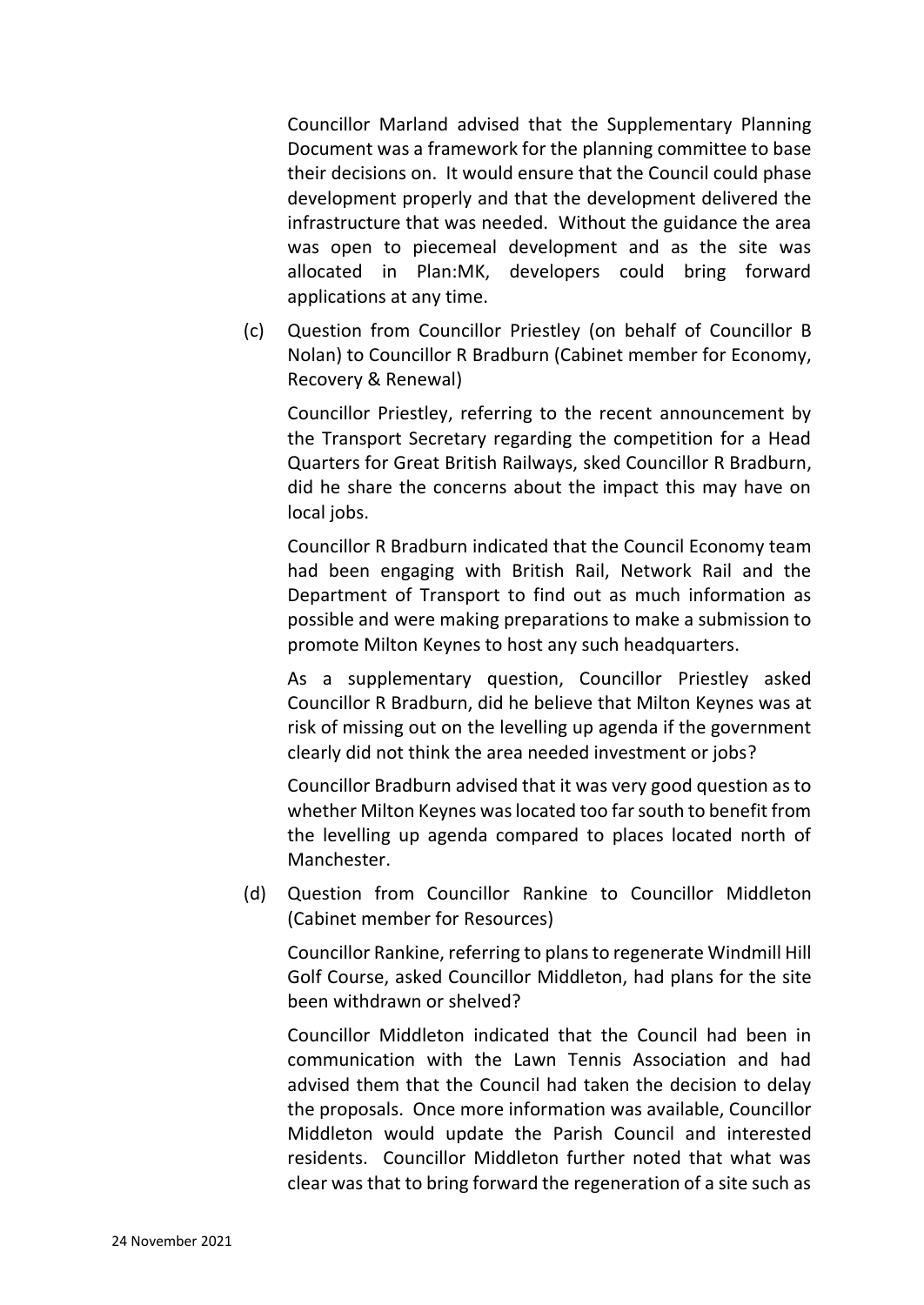this it needed to be done with the support of the local community which the Council did not have at this time.

As a supplementary question, Councillor Rankine asked Councillor Middleton there had previously been very positive engagement on proposals for the site which hadn't been the case in the last couple of months, would the Cabinet member keep ward councillors up to date on the matter?

Councillor Middleton advised that he agreed there had been positive engagement and he would ask officers to gather more information and arrange for a meeting of interested parties as soon as possible.

(e) Question from Councillor Taylor to Councillor Wilson-Marklew (Cabinet member for Climate & Sustainability)

Councillor Taylor, referring to the recent announcement from central government that homeowners would be expected to update the insulation in their properties to achieve a minimum EPC rating of Level C to be able to get a mortgage or sell the property, asked Councillor Wilson-Marklew, what was the Council willing to do to ensure Milton Keynes was a nationwide leader in this and does the Council have plans to support residents to insulate their properties in addition to our own housing stock?

Councillor Wilson-Marklew indicated that the Council would look to how they could support residents with grants and to benefit from economies of scale but she would also be happy to discuss this matter with officers and provide Councillor Taylor with a more informed response.

As a supplementary question, Councillor Taylor asked Councillor Wilson-Marklew in the event that central government does provide funding could the Cabinet commit to disseminating this in a timely manner?

Councillor Wilson-Marklew advised that yes she agreed that any funding should be disseminated in a timely manner.

(f) Question from Councillor Minns to Councillor Townsend (Cabinet member for Public Realm)

Councillor Minns, referring to the community skip amnesty initiative in Stantonbury which she had contributed some of her ward based budget towards, asked Councillor Townsend, could she confirm this scheme helped residents that cannot access the household waste centres due for example to a lack of transport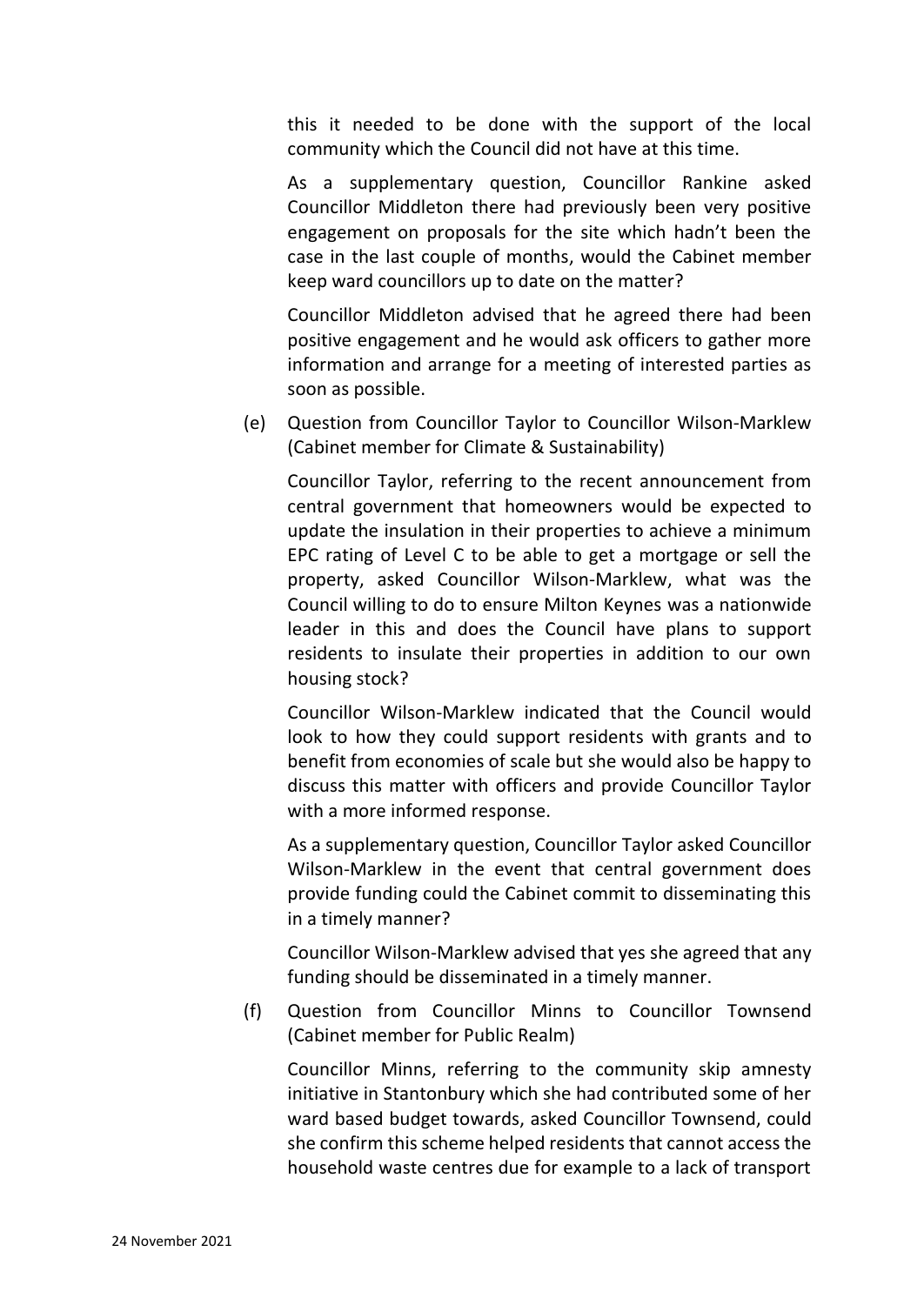and would it be rolled out to other areas.

Councillor Townsend indicated that the scheme had been used in a couple of different areas now and the waste team had produced guidance which had gone to all parish clerks. The Cabinet member and officers were happy to engage with anyone who wanted to learn more about how to run a scheme in their area.

As a supplementary question, Councillor Minns asked Councillor Townsend, could the Cabinet member confirm that this scheme wasn't related to fly tipping and the tip booking system as a recent news article had suggested?

Councillor Townsend indicated that this was not about areas that were suffering from fly tipping this was a community led scheme and was more useful in areas where for example people didn't have vehicles or there was a large proportion of older residents who could not dispose of their bulky waste themselves.

(g) Question from Councillor Walker to Councillor Marland (Leader of the Council)

Councillor Walker, referring to previous statements by Councillor Marland regarding the good job the planning department were doing and that the department had made considerable progress, asked Councillor Marland, do you still stand by your comments?

Councillor Marland indicated that he did still stand by those comments and that the department was making improvements.

As a supplementary question, Councillor Walker asked Councillor Marland that in the recently published papers for Development Control Committee it noted that twenty eight decision notices had been issued with errors including three that were missing conditions, were these minor mistakes, the equivalent of missing a comma?

Councillor Marland advised that those errors were caused by a contractor from an outside agency whose employment had been terminated and a formal complaint had been sent to the Royal Town Planning Institute. Councillor Marland further noted that if members wanted to see an improvement in the planning services then the Council needed to employ good planners which was difficult with the persistent lack of respect shown to the planning department by the Conservative group.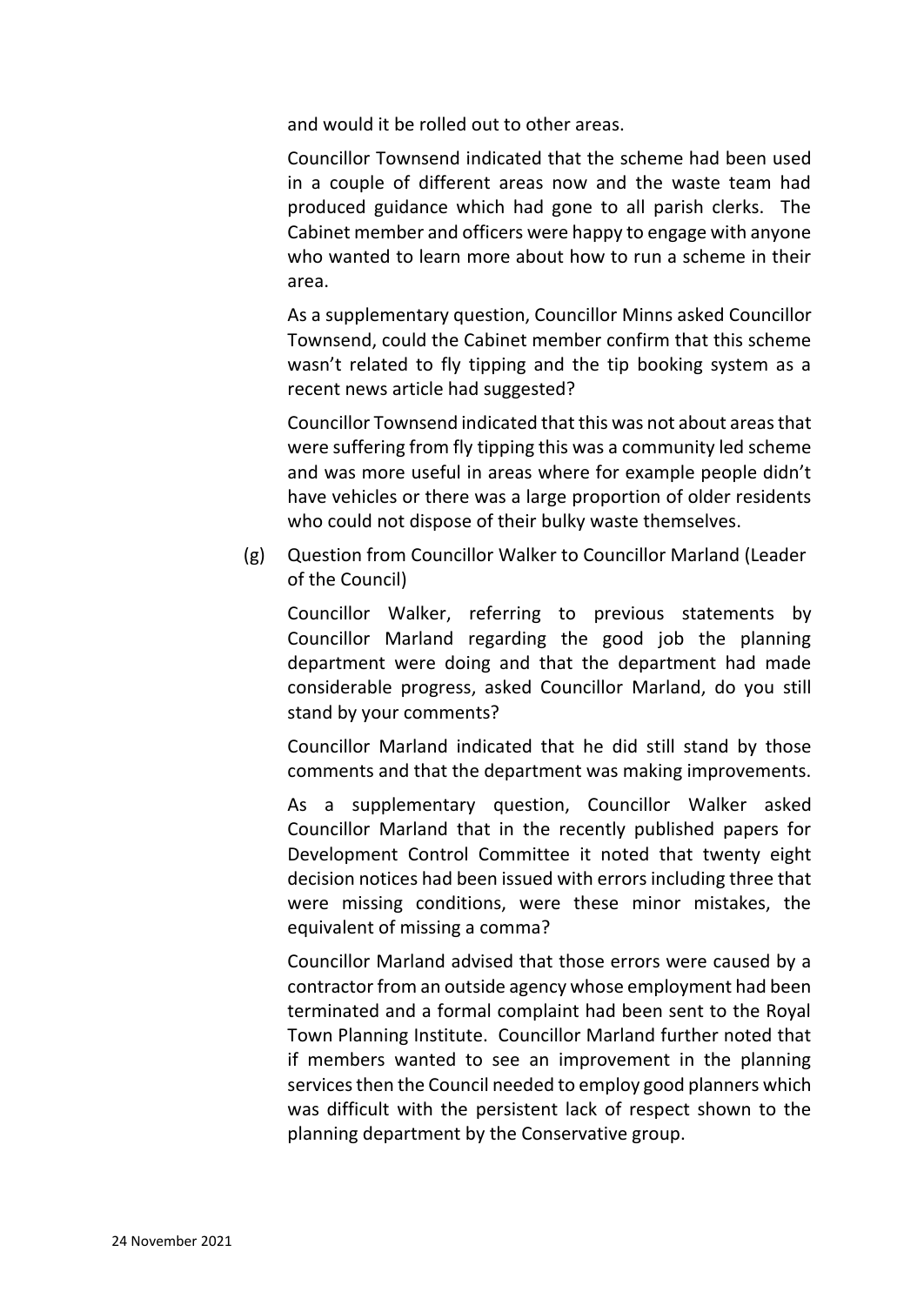(h) Question from K Bradburn to Councillor Wilson-Marklew (Cabinet member for Climate & Sustainability)

Councillor K Bradburn, referring to the increasing popularity of electric vehicles but that some residents do not have access to off street charging, asked Councillor Wilson-Marklew, what was the Council doing to combat this and encourage electric vehicle uptake.

Councillor Wilson-Marklew indicated that the Council was beginning to roll out on-street charging points that could be located for example on lampposts and had also established an electric car club with Enterprise.

(i) Question from Councillor Rolfe to Councillor Z Nolan (Cabinet member for Children & Families)

Councillor Rolfe, referring to an email he had received from Youth Cabinet members advising that their elections were going to be removed, asked Councillor Z Nolan, could she looking into this matter.

Councillor Z Nolan indicated that her understanding was that the timing of elections and how they are held was being looked at but there was no intention to remove them.

As a supplementary question, Councillor Rolfe asked Councillor Z Nolan, could the Youth Cabinet be consulted on any changes to ensure their voices were heard.

Councillor Z Noland indicated that these things were led by the Youth Cabinet and not the adults and that the Youth Cabinet would take the lead on this with the participation officers that support them.

### **CL92 WHITE RIBBON CAMPAIGN**

Councillor Darlington moved the following motion which was seconded by Councillor Carr:

- "1. That this Council notes that:
	- a) Milton Keynes has a higher recorded rate of domestic abuse compared to any other area covered by Thames Valley Police;
	- b) in Milton Keynes last year (2020/21), Thames Valley Police recorded 4,338 domestic abuse-related crime incidents, which is a 29% increase compared to 2018/19 (3,356);
	- c) for the year ending March 2020, the Crime Survey for England and Wales (CSEW) estimated that approximately 7 in 100 women and 4 in 100 men had experienced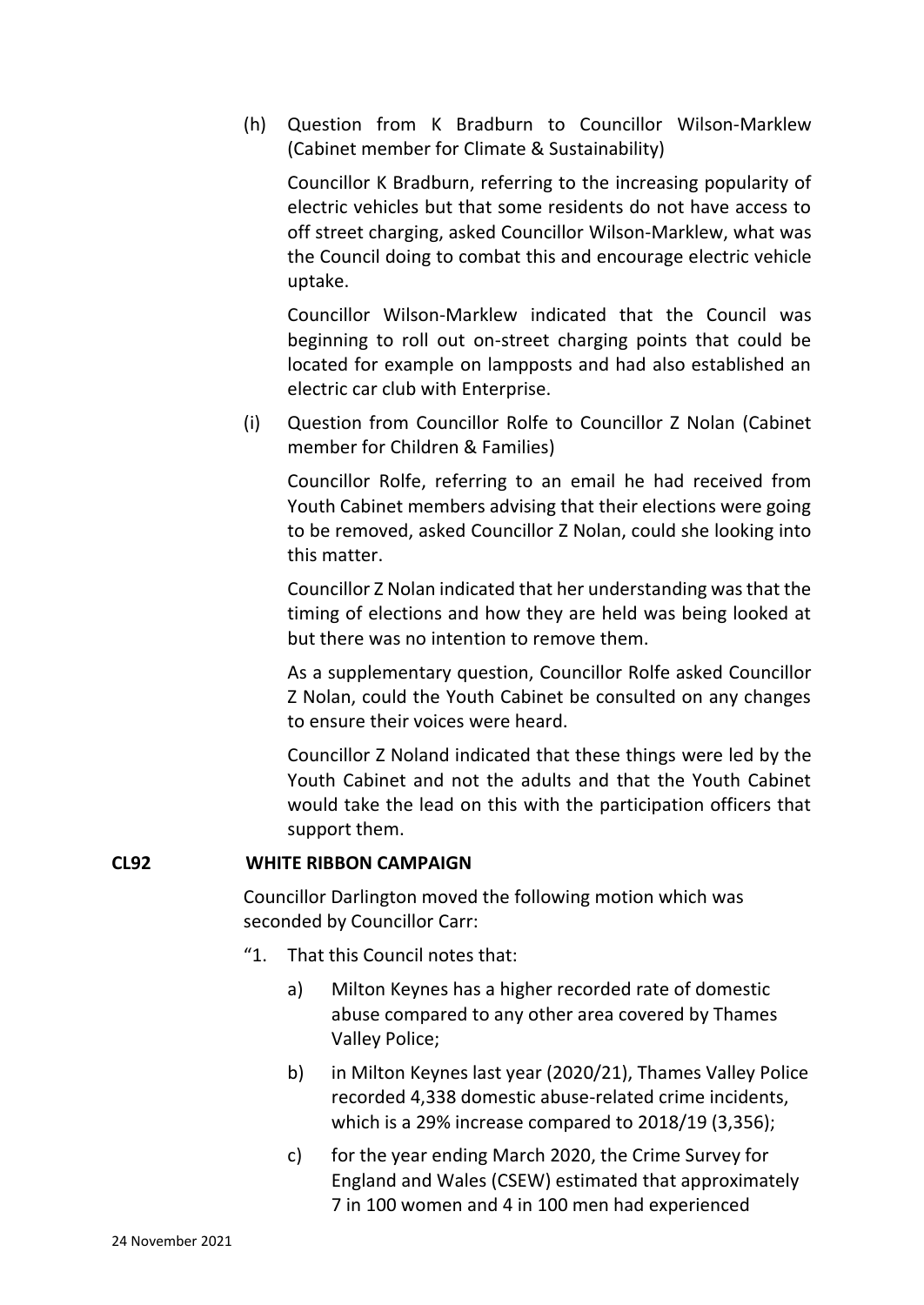domestic abuse in the last year while 82% of victims in criminal prosecutions of domestic abuse were women (ONS 2020);

- d) in 2019/20, 867 individuals were referred to MK ACT an increase of 262 (43.3%) from previous years and more than a quarter (26%) were assessed as high risk;
- e) the number of repeat victims of a domestic abuse crime reported to Thames Valley Police increased from 34.6% in 2018/19 to 40.3% in 2020/21 while 8.5% of individuals referred to MK Act in 2020/21 were repeat victims;
- f) 92% of rape cases recorded in the Thames Valley in the year to March 2020 involved female victims; and
- g) just 1.6% of rape allegations nationwide result in someone being charged.
- 2. That this Council recognises that the White Ribbon Campaign is the largest effort in the world of men working to end men's violence against women, by encouraging men to pledge never to commit, condone or remain silent about violence against women.
- 3. That this Council believes that:
	- a) raising awareness plays a huge part in changing the cultural and social norms which are recognised as being highly influential in shaping individual behaviour, including the use of violence;
	- b) the Council, its Members and Staff, are influential in shaping social norms in our city and therefore have a leadership role in calling out unacceptable behaviour;
	- c) abuse and violence are a choice and there is no excuse for them; and
	- d) domestic abuse happens throughout every level of society, regardless of health, wealth and status.
- 4. That this Council resolves to:
	- a) arrange awareness training for councillors on male violence against women;
	- b) encourage staff and members to become Ambassadors and Champions by taking the PROMISE never to commit, excuse or remain silent about male violence against women;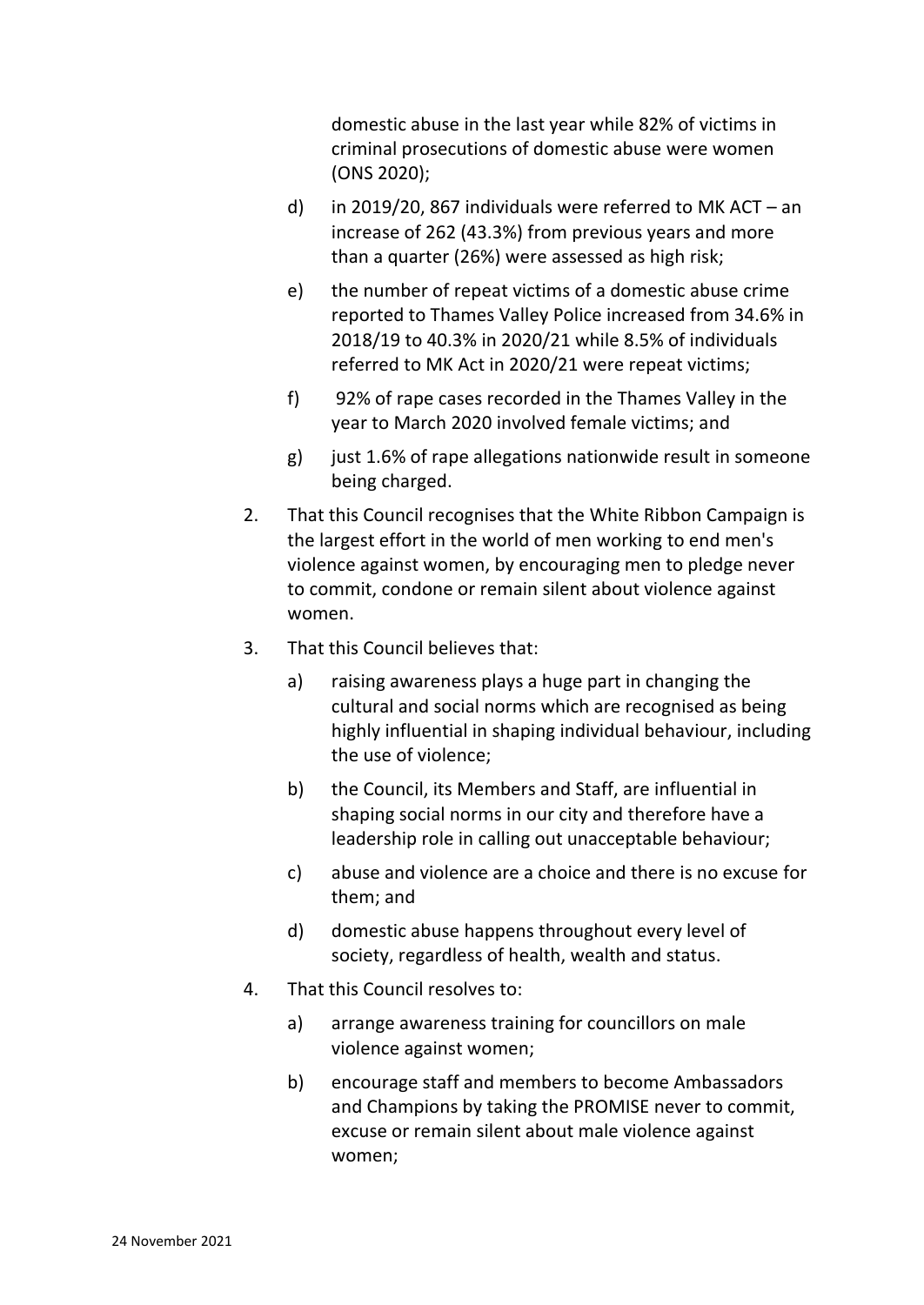- c) make White Ribbon Day ( $25<sup>th</sup>$  November) part of the civic calendar with ambassador-led activities involving staff, members and the public;
- d) work towards becoming a White Ribbon Accredited Authority; and
- e) work closely with local agencies and organisations involved in tackling male violence against women to work towards making Milton Keynes a White Ribbon City."

The Council heard from five members of the public during consideration of this item.

The Motion was carried by acclamation.

RESOLVED –

- 1. That this Council notes that:
	- a) Milton Keynes has a higher recorded rate of domestic abuse compared to any other area covered by Thames Valley Police;
	- b) in Milton Keynes last year (2020/21), Thames Valley Police recorded 4,338 domestic abuse-related crime incidents, which is a 29% increase compared to 2018/19 (3,356);
	- c) for the year ending March 2020, the Crime Survey for England and Wales (CSEW) estimated that approximately 7 in 100 women and 4 in 100 men had experienced domestic abuse in the last year while 82% of victims in criminal prosecutions of domestic abuse were women (ONS 2020);
	- d) in 2019/20, 867 individuals were referred to MK ACT an increase of 262 (43.3%) from previous years and more than a quarter (26%) were assessed as high risk;
	- e) the number of repeat victims of a domestic abuse crime reported to Thames Valley Police increased from 34.6% in 2018/19 to 40.3% in 2020/21 while 8.5% of individuals referred to MK Act in 2020/21 were repeat victims;
	- f) 92% of rape cases recorded in the Thames Valley in the year to March 2020 involved female victims; and
	- g) just 1.6% of rape allegations nationwide result in someone being charged.
- 2. That this Council recognises that the White Ribbon Campaign is the largest effort in the world of men working to end men's violence against women, by encouraging men to pledge never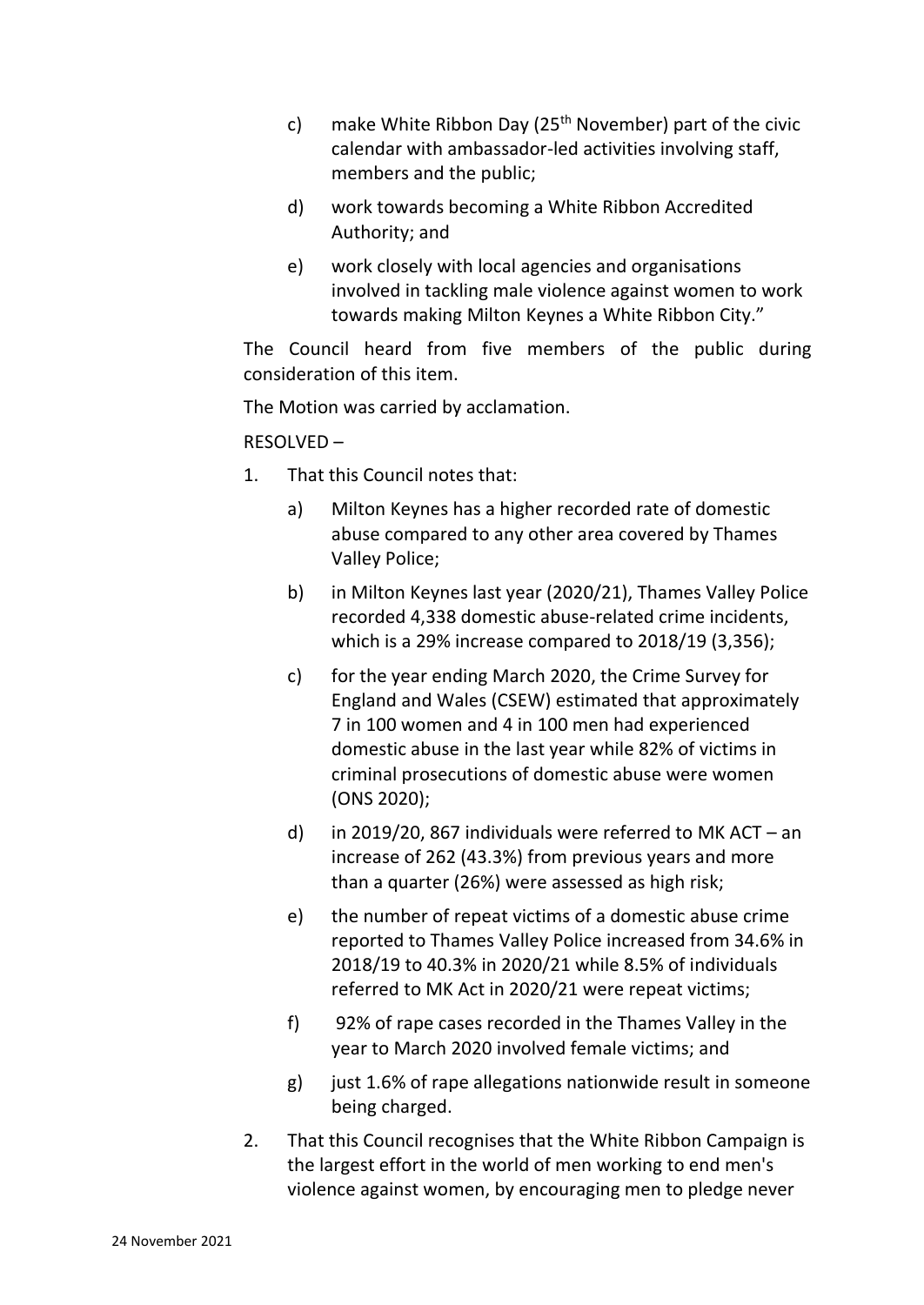to commit, condone or remain silent about violence against women.

- 3. That this Council believes that:
	- a) raising awareness plays a huge part in changing the cultural and social norms which are recognised as being highly influential in shaping individual behaviour, including the use of violence;
	- b) the Council, its Members and Staff, are influential in shaping social norms in our city and therefore have a leadership role in calling out unacceptable behaviour;
	- c) abuse and violence are a choice and there is no excuse for them; and
	- d) domestic abuse happens throughout every level of society, regardless of health, wealth and status.
- 4. That this Council resolves to:
	- a) arrange awareness training for councillors on male violence against women;
	- b) encourage staff and members to become Ambassadors and Champions by taking the PROMISE never to commit, excuse or remain silent about male violence against women;
	- c) make White Ribbon Day ( $25<sup>th</sup>$  November) part of the civic calendar with ambassador-led activities involving staff, members and the public;
	- d) work towards becoming a White Ribbon Accredited Authority; and
	- e) work closely with local agencies and organisations involved in tackling male violence against women to work towards making Milton Keynes a White Ribbon City.

## **CL93 TIMELY ADOPTION AND PRE-ADOPTION MAINTENANCE OF NEW ROADS**

Councillor Verma moved the following motion which was seconded by Councillor de Villiers:

- "1. That this Council notes that:
	- a) when a new area is built, the land including roads and footways still belong to the developer until they are adopted by MK Council;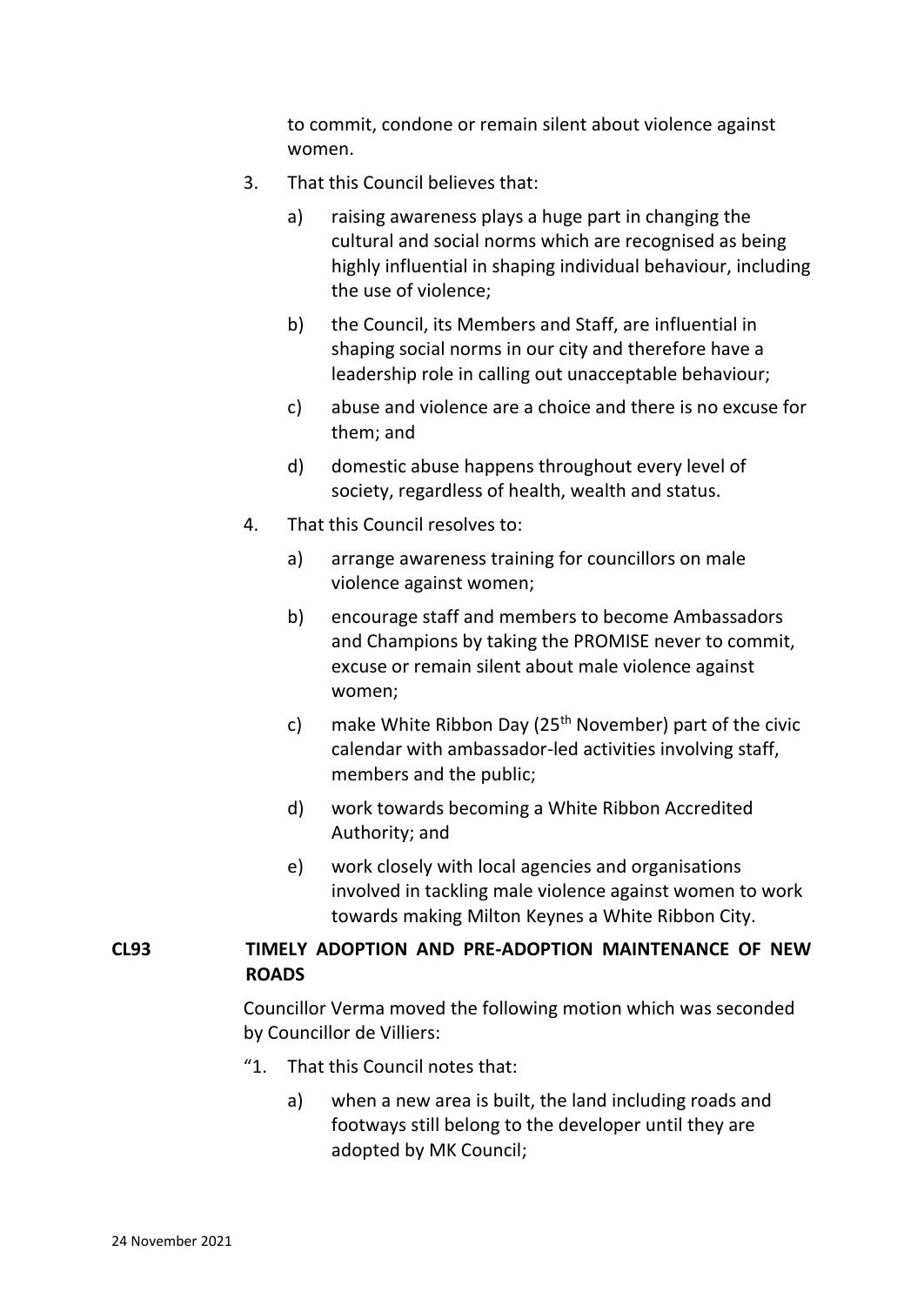- b) the Council will only adopt them if they have been constructed to an acceptable standard, these roads and streets are then classed as Highways Maintainable at Public Expense, which means that the Council pays for repairs, cleaning and gritting;
- c) there are roads and streets that are unadopted and the Council does not have the responsibility to carry out maintenance works on these works such as gritting, repairing, cleaning and cutting back vegetation;
- d) there are many roads in MK that have not yet been adopted, despite adjacent house-building having been finished years ago;
- e) unadopted roads (and adjacent landscaping) can be poorly maintained by the developers with potholes, uncut vegetation obstructing safe views at junctions, poor drainage and no or inadequate street lighting which can affect residents' quality of life and safety;
- f) often people who live on unadopted roads struggle to get the developers to do even basis maintenance to the roads and verges, year after year; and
- g) there is a commitment to substantial housebuilding in and around MK for at least the next 15 years, during which time tens of thousands of new residents will experience the problems already facing similar numbers of existing residents, unless MKC does something to improve the situation.
- 2. That this Council asks the Cabinet member for Public Realm to:
	- a) undertake an investigation into the numbers of unadopted roads and streets in Milton Keynes that have been unadopted for more than 5 years after the first homes on those roads were occupied, recognising that many communities find unadopted roads a problem;
	- b) adopt a policy of requiring all roads and accesses contained in planning proposals to be of an adopted standard if at all possible, and requiring all roads allocated for adoption (and the relevant highway verges especially vision splays) to be properly maintained, by the developers, until the roads have been adopted, including provisions for the work to be done by the Council as the developers' expense if the developers fail to maintain the area properly; and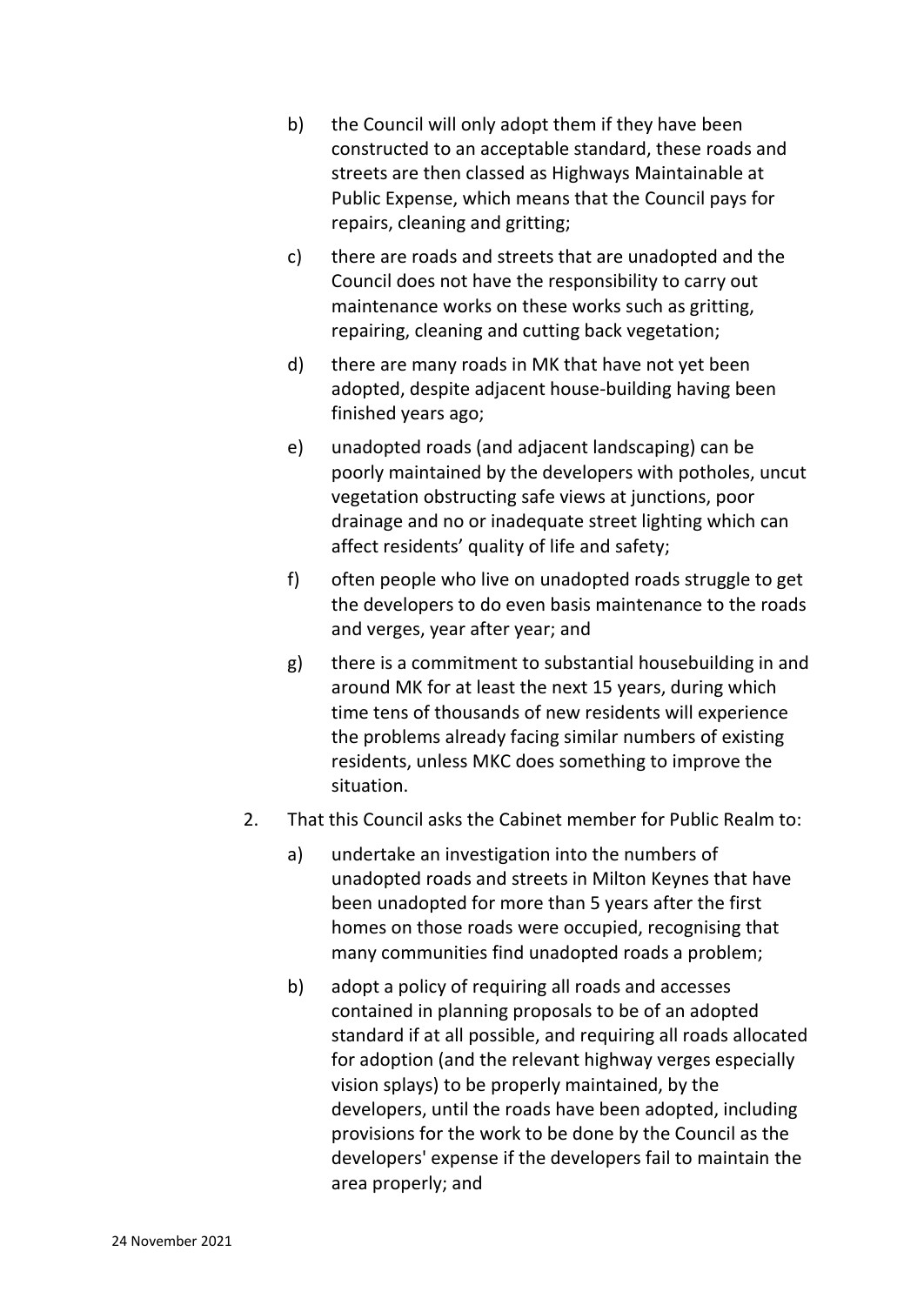c) write to the Secretary of State for Levelling Up, Housing and Communities requesting that Councils be allowed to insert planning conditions about when roads should be adopted."

Councillor Townsend moved the following amendment which was seconded by Councillor K Bradburn:

- "1. That the words '(and adjacent landscaping) and 'uncut vegetation obstructing safe views at junctions' be deleted from clause 1(e).
	- 2. That the words 'and other services such as landscaping often not being properly undertaken by developers or service charge companies,' be added after the word 'lighting' in clause 1(e).
	- 3. That the word 'basis' be deleted and replaced with 'basic' in clause 1(f).
	- 4. That the words 'MKC does something to improve the situation' are deleted from clause 1(g) and replaced with 'significant changes are made to how the development system works'.
	- 5. That the words 'member for Public Realm' are deleted from Clause 2.
	- 6. That a new clause 2(a) be inserted as follows:

'take the lead in ensuring developers and service companies fulfil their obligations to their residents;'

And that existing clauses  $2(a) - (c)$  be renumbered 2 (b) – (d)

7. That the words in renumbered clause 2(b) be deleted entirely and replaced with:

'seek to understand the scale of the issue, understanding that build rates can often be slow, and investigate effective ways that road adoption times can be reduced using by current powers, and to ask an appropriate officer to produce suggestions of what new powers may be effective in tackling this issue so a request can be made to government;'

8. That the words 'adopt', 'and requiring all roads allocated for adoption (and the relevant highway verges especially vision splays) to be properly maintained, by the developers, until the roads have been adopted, including' and 'as' be deleted from the renumbered clause 2(c).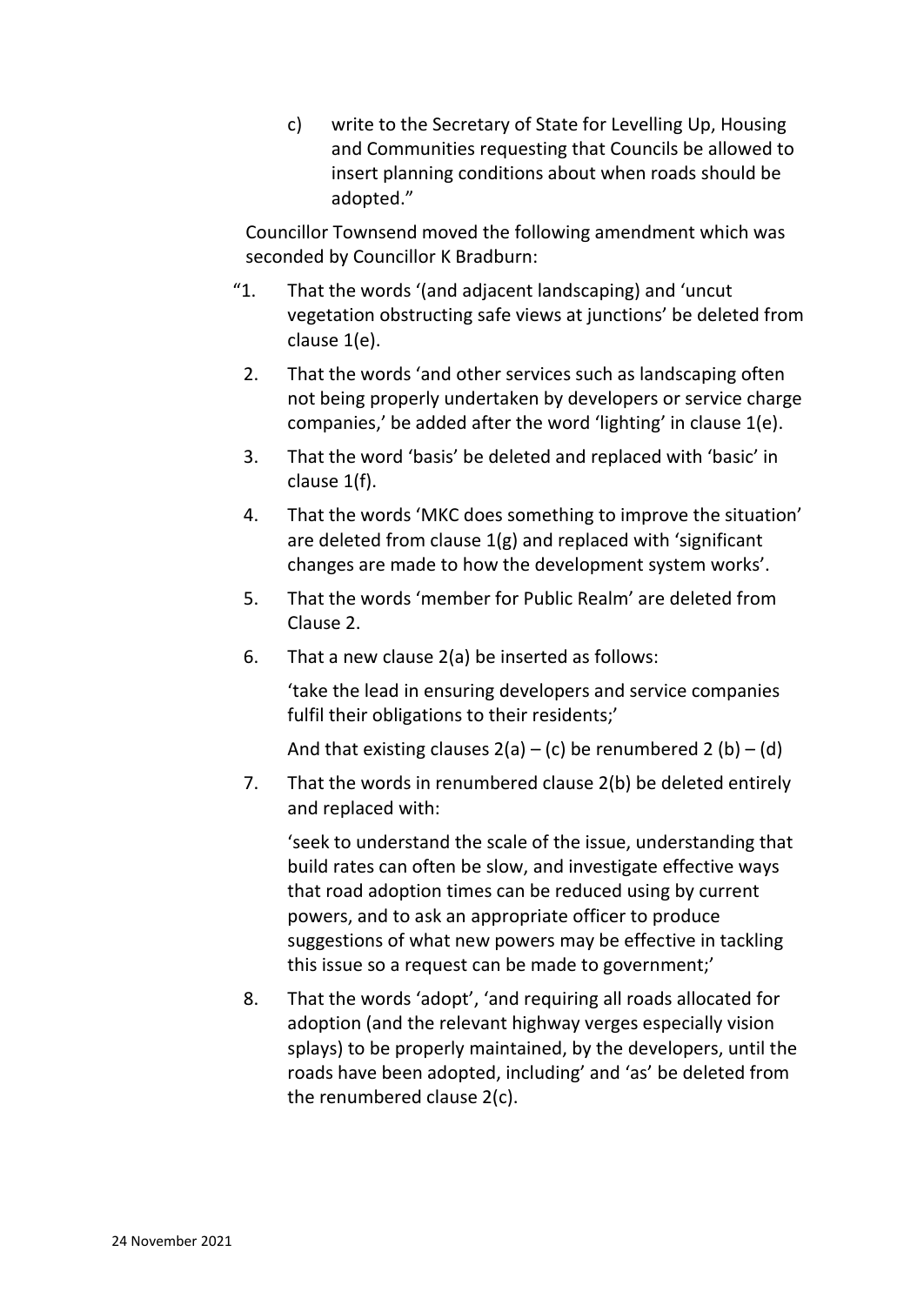9. That the word 'current' be added after the words 'ensure that the' and the words 'is fulfilled, that where issues have arisen a review is undertaken to ensure any provisions within Section 138 agreements can be enacted, that where problems occur all possible avenues are explored by the council to ensure that vital works maintain unadopted highways in an area are carried out by a developer or service company, and investigate,' is added after the word 'standard' and the word 'at' is added after the word 'Council' in renumbered clause 2(c)."

The amendment to the motion was accepted.

The Motion was carried by acclamation.

## RESOLVED –

- 1. That this Council notes that:
	- a) when a new area is built, the land including roads and footways still belong to the developer until they are adopted by MK Council;
	- b) the Council will only adopt them if they have been constructed to an acceptable standard, these roads and streets are then classed as Highways Maintainable at Public Expense, which means that the Council pays for repairs, cleaning and gritting;
	- c) there are roads and streets that are unadopted and the Council does not have the responsibility to carry out maintenance works on these works such as gritting, repairing, cleaning and cutting back vegetation;
	- d) there are many roads in MK that have not yet been adopted, despite adjacent house-building having been finished years ago;
	- e) unadopted roads can be poorly maintained by the developers with potholes, poor drainage and no or inadequate street lighting and other services such as landscaping often not being properly undertaken by developers or service charge companies, which can affect residents' quality of life and safety.
	- f) often people who live on unadopted roads struggle to get the developers or service companies to do even basic maintenance to the roads and verges, year after year; and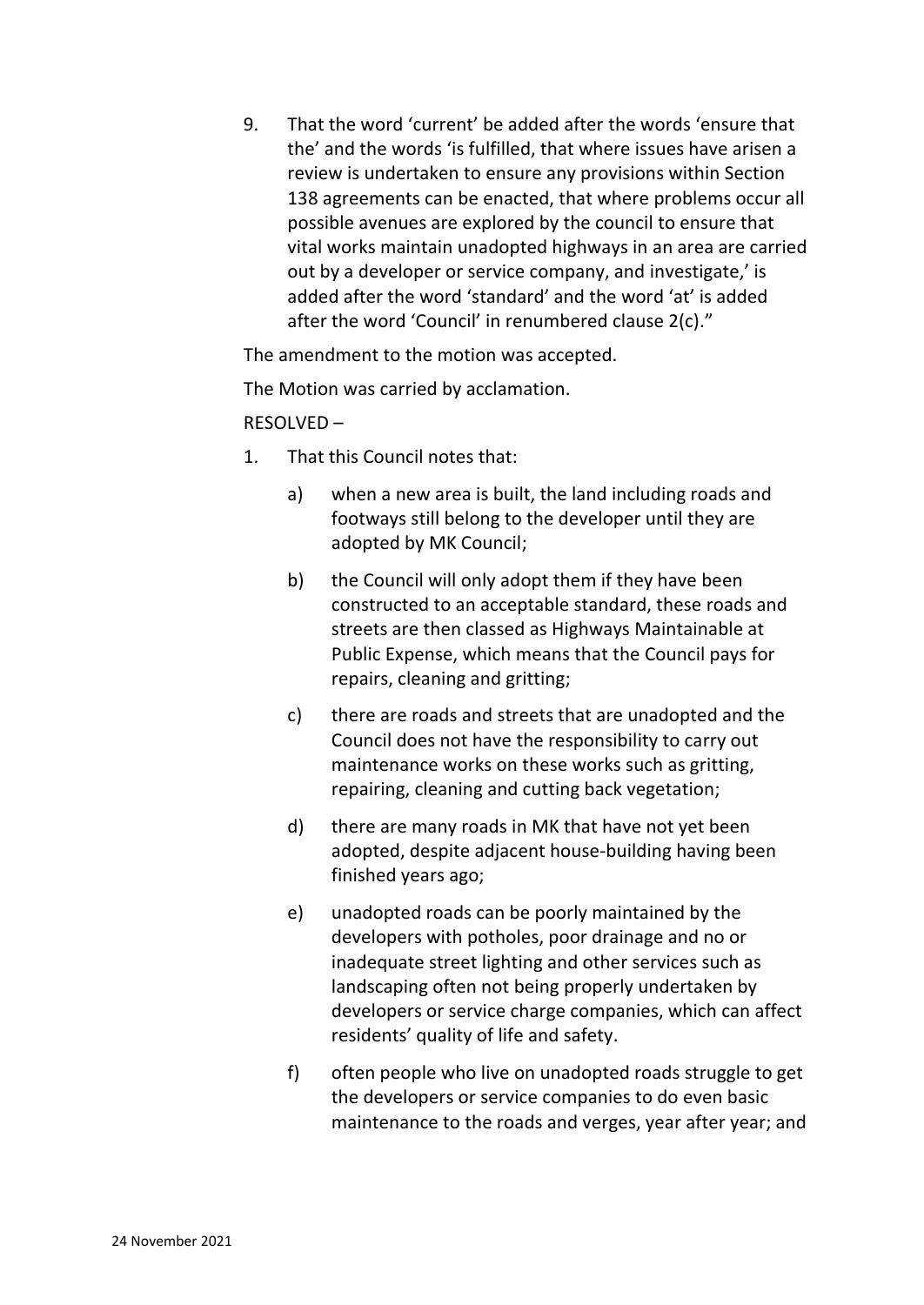- g) there is a commitment to substantial housebuilding in and around MK for at least the next 15 years, during which time tens of thousands of new residents will experience the problems already facing similar numbers of existing residents, unless significant changes are made to how the development system works.
- 2. That this Council asks the Cabinet to:
	- a) Take the lead in ensuring developers and service companies fulfil their obligations to their residents;
	- b) seek to understand the scale of the issue, understanding that build rates can often be slow, and investigate effective ways that road adoption times can be reduced using by current powers, and to ask an appropriate officer to produce suggestions of what new powers may be effective in tackling this issue so a request can be made to government;
	- c) ensure that the current policy of requiring all roads and accesses contained in planning proposals to be of an adopted standard is fulfilled, that where issues have arisen a review is undertaken to ensure any provisions within Section 138 agreements can be enacted, that where problems occur all possible avenues are explored by the council to ensure that vital works maintain unadopted highways in an area are carried out by a developer or service company, and investigate, if at all possible, provisions for the work to be done by the Council at the developers' expense if the developers fail to maintain the area properly; and
	- d) write to the Secretary of State for Levelling Up, Housing and Communities requesting that Councils be allowed to insert planning conditions about when roads should be adopted.

### **CL94 PLANNING ENFORCEMENT**

Councillor Walker moved the following motion which was seconded by Councillor Jenkins:

- "1. That this Council notes that:
	- a) planning enforcement is an essential function of development management within a local authority;
	- b) effective planning enforcement is critical for ensuring public confidence in the planning system;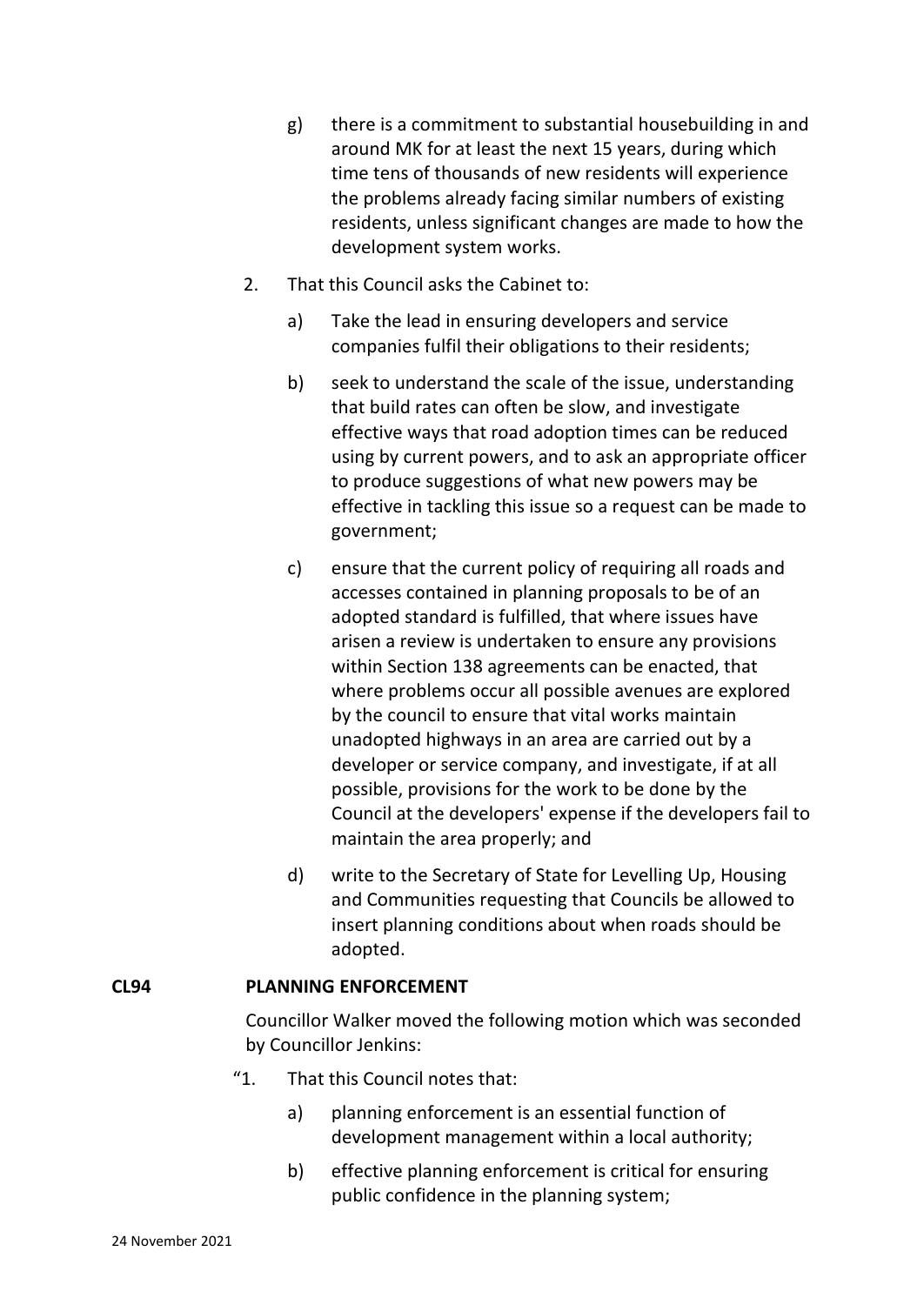- c) local planning authorities have responsibility for taking whatever enforcement action may be necessary, in the public interest, in their administrative areas;
- d) there are an extensive range of statutory powers for local authorities to investigate and take action against unauthorised development;
- e) unauthorised development can take a wide range of forms, of differing scales and it can occur over varying timeframes;
- f) the effects of unauthorised development can be harmful and undesirable to the public and the wider environment and affect the amenity of a neighbourhood; and
- g) unauthorised development can result in irreparable harm to our heritage assets.
- 2. That this Council welcomes the recent appointment of a new Senior Enforcement Officer and Team Leader as steps taken to improve the enforcement service.
- 3. That this Council recognises:
	- a) the response of the Leader of the Council and Cabinet Member for Planning at the Full Council meeting of 16 September 2020 where he accepted that planning enforcement had not always performed adequately in the past;
	- b) the recent finding of maladministration by the Local Government Ombudsman over a failure to ensure adequate enforcement record-keeping;
	- c) the recent judgement of the First-tier Tribunal (General Regulatory Chamber) Information Rights which found that 'the [Council's] enforcement team failed to keep proper records of site visits between January 2018 and August 2019'; and
	- d) the concern expressed by members of the public and Members of the Development Control Committee at the meeting of 3 June 2021 over repeated failures to deal with unacceptable unauthorised development which was now immune from enforcement action due to the passage of time.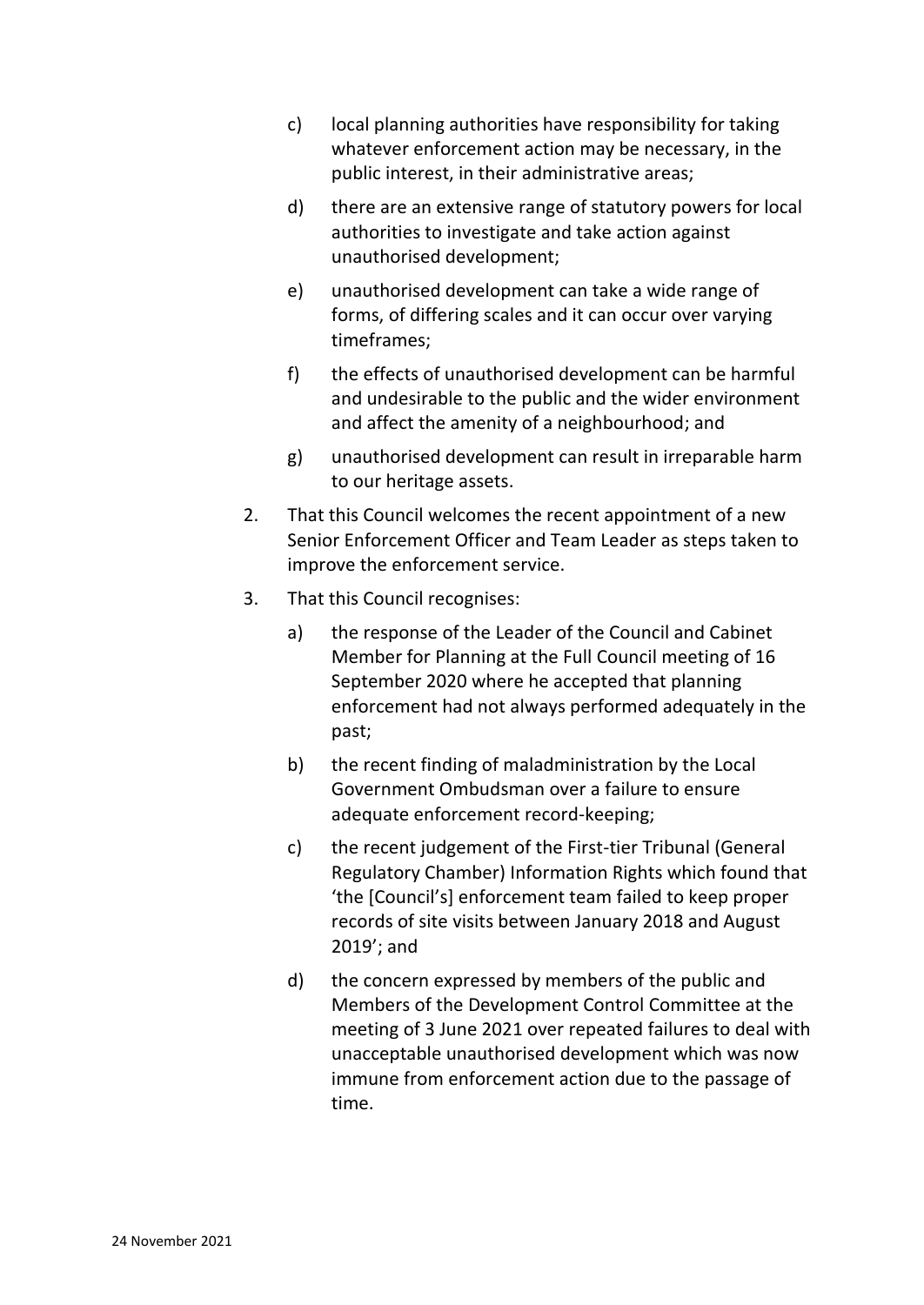- 4. That this Council acknowledges that:
	- a) there remain serious concerns expressed by the public, Parish Councils and Ward Councillors over the effectiveness of planning enforcement in Milton Keynes;
	- b) it is not acceptable for harmful unauthorised development to become immune from enforcement action due a failure to take action within the statutory timeframes; and
	- c) enforcement failures can have a significant impact on peoples' lives and cause damage to the Council's reputation as the local planning authority.
- 5. That the Council resolves to request that the Cabinet Member for Planning:
	- a) bring forward a report at the next Cabinet meeting setting out the steps taken to improve the planning enforcement function in light of the recent Ombudsman decision and Tribunal findings; and
	- b) ensure the right resources are available for Development Management at the Council, to enable a more effective planning enforcement service whilst also providing sufficient resource to deliver an efficient and effective planning service."

Before moving the amendment Councillor Marland moved a procedural motion without notice under Council Procedure Rule 12 to suspend Council Procedure Rule 13.6(a) (amendment to motions). This was to correct a factual error to add the word 'supported' in point 4 of his amendment between the words 'complaint' and 'by'. The procedural motion was seconded by Councillor R Bradburn and was carried by acclamation.

Councillor Marland then moved the following amendment which was seconded by Councillor Trendall:

- "1. That the words 'however local planning enforcement action must be expedient and proportionate' be added at the end of clause 1(c).
- 2. That the word 'extensive' be removed from clause 1(d) and the words 'but that this action must be proportionate to any alleged breach' be added at the end of this clause.
- 3. That the words 'recent appointment of a new Senior Enforcement Officer and Team Leader as steps taken to improve the enforcement service' be removed from clause 2 and replaced with the words 'the work of the new Director of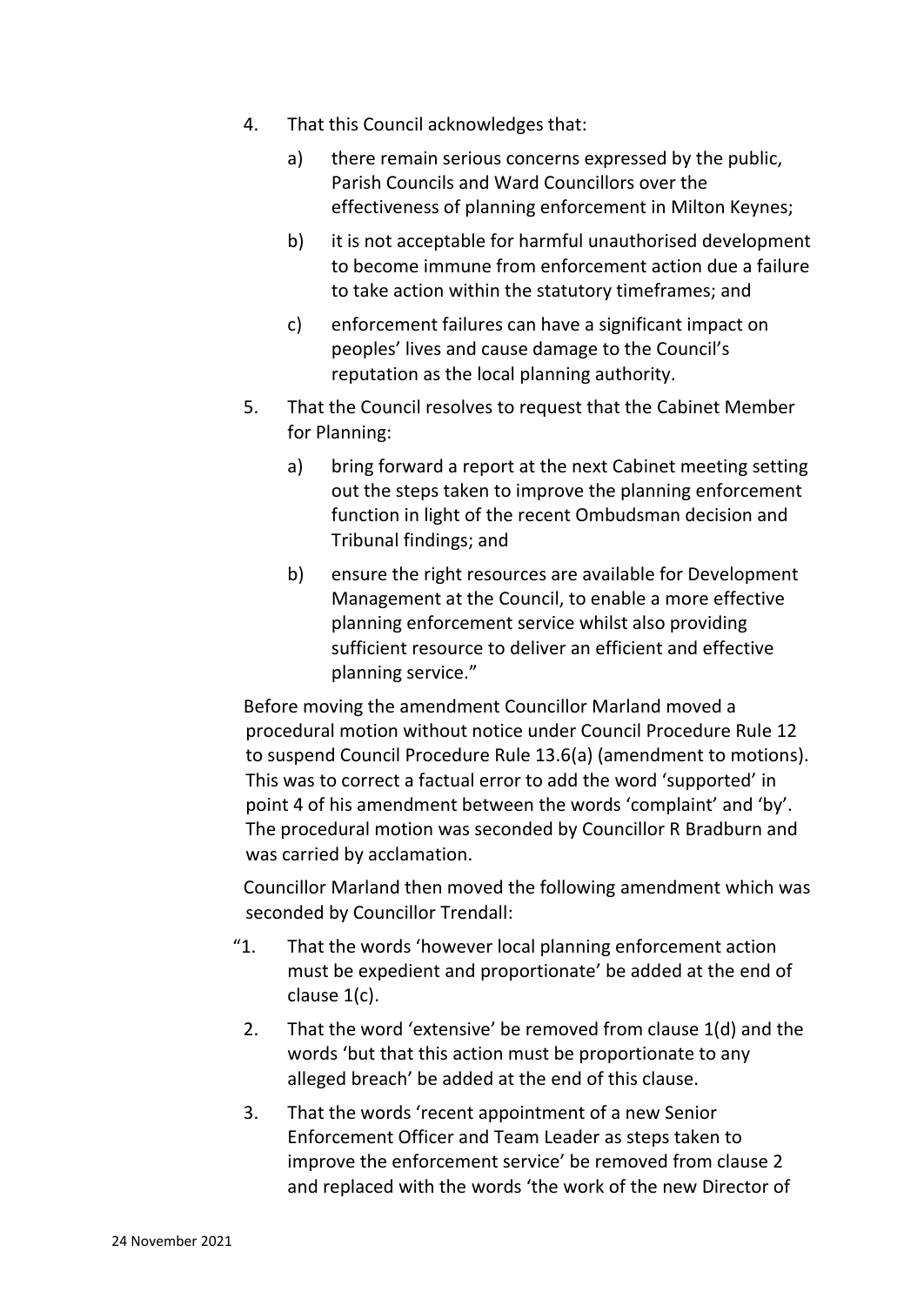Planning and Placemaking and Head of Planning are undertaking to secure additional resources to the enforcement team but notes that recruitment and retention of experienced officers in the current market is challenging'.

4. That a new clause 3(d) be added as follows:

'a recent Local Government Ombudsman finding that they will not be investigating a complaint supported by a former councillor, which upholds the view of an officer that it was not expedient to take enforcement action in that case, and that:

- i) care should be taken not use individual examples as representative of the whole service;
- ii) that it is the role of the council is to ensure proper systems and processes are in place to expedite a good service; and
- iii) that there must be a distinction between the professional judgement of officers and the personal opinion of councillors;'

and that the original clause 3(d) be renumbered 3(e) accordingly.

- 5. That the words 'members of the public and that' be removed from renumbered clause 3(e) and that the word 'some' be added before the word 'members', the words 'and two members of the public' be added after the word 'Committee', the word 'alleged' be added before the word 'repeated' and the word 'unacceptable', and the word 'possible' be added before the word 'enforcement'.
- 6. That the words 'some members' be added after the words 'expressed by' in clause 4(a), the word 'some' be added before the word 'Parish' and the word 'Ward', and that the words 'noting that the scale of the issue and the actions taken to resolve them should be proportionate to the problems and that disingenuous and exaggerated politically driven attacks on the service undermine morale and are impacting the ability to recruit new officers' be added at the end of clause 4(a)
- 7. That the words 'when issues have been properly reported to the council for investigation;' be added to the end of clause 4(b).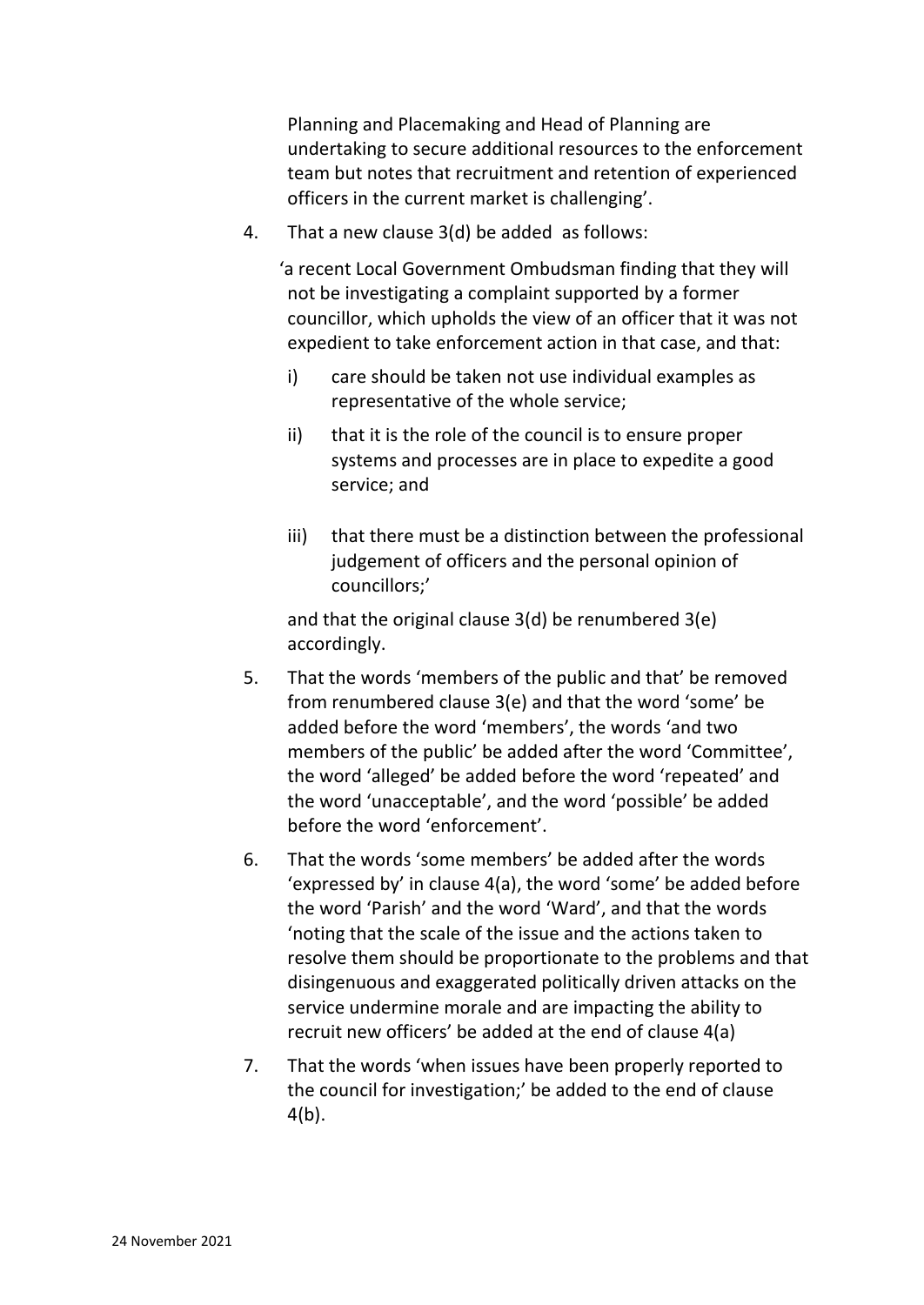8. That a new clause 4(d) be added as follows:

'that while there are a small number of cases where the council has not performed as we would expect, overall, officers in this area work in a challenging environment and resolve the vast majority of cases without issue and that concerns about performance should be seen in proportion to the number of cases and the improvements made to address them.'

- 9. That the words 'resolves to request that the Cabinet Member for Planning' be deleted from clause 5.
- 10. That clause 5(a) and 5(b) are deleted and replaced with the following new clauses:
	- a) 'welcomes the work being under the direction of the Planning Improvement Board to address past concerns in relation to planning enforcement in Milton Keynes;
	- b) welcomes the adoption of the Local Enforcement Plan by Cabinet in January 2021 and the steps taken to strengthen the enforcement service;
	- c) notes a performance report that will be presented to the Development Control Committee in December 2021 and requests that any concerns with current performance of enforcement be referred to the Cabinet member as appropriate;
	- d) resolves that councillors and parishes are offered training to help increase understanding of the enforcement process; and
	- e) asks Cabinet to review the resources available to the enforcement service during the budget setting process to ensure they meet the needs of the Local Enforcement Plan.'"

On being put to the vote the amendment to the motion was won. On being put to the vote the substantive motion was declared carried. RESOLVED:

- 1. That this Council notes that:
	- a) planning enforcement is an essential function of development management within a local authority;
	- b) effective planning enforcement is critical for ensuring public confidence in the planning system;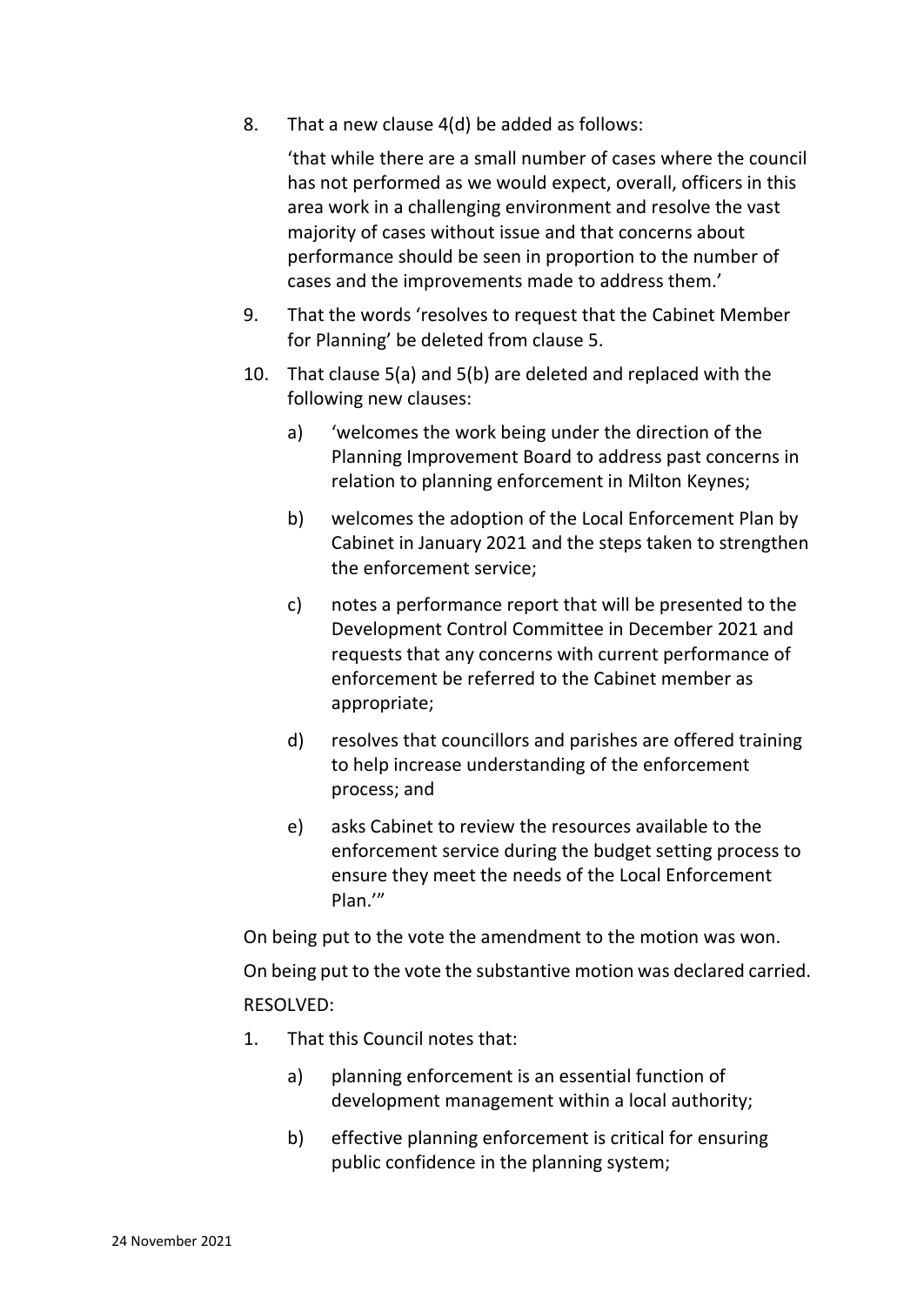- c) local planning authorities have responsibility for taking whatever enforcement action may be necessary, in the public interest, in their administrative areas however, local planning enforcement action must be expedient and proportionate;
- d) there are a range of statutory powers for local authorities to investigate and take action against unauthorised development but that this action must be proportionate to any alleged breach;
- e) unauthorised development can take a wide range of forms, of differing scales and it can occur over varying timeframes;
- f) the effects of unauthorised development can be harmful and undesirable to the public and the wider environment and affect the amenity of a neighbourhood; and
- g) unauthorised development can result in irreparable harm to our heritage assets.
- 2. That this Council welcomes the work of the new Director of Planning and Placemaking and Head of Planning are undertaking to secure additional resources to the enforcement team but notes that recruitment and retention of experienced officers in the current market is challenging.
- 3. That this Council recognises:
	- a) the response of the Leader of the Council and Cabinet Member for Planning at the Full Council meeting of 16 September 2020 where he accepted that planning enforcement had not always performed adequately in the past;
	- b) the recent finding of maladministration by the Local Government Ombudsman over a failure to ensure adequate enforcement record keeping;
	- c) the recent judgement of the First-tier Tribunal (General Regulatory Chamber) Information Rights which found that 'the [Council's] enforcement team failed to keep proper records of site visits between January 2018 and August 2019';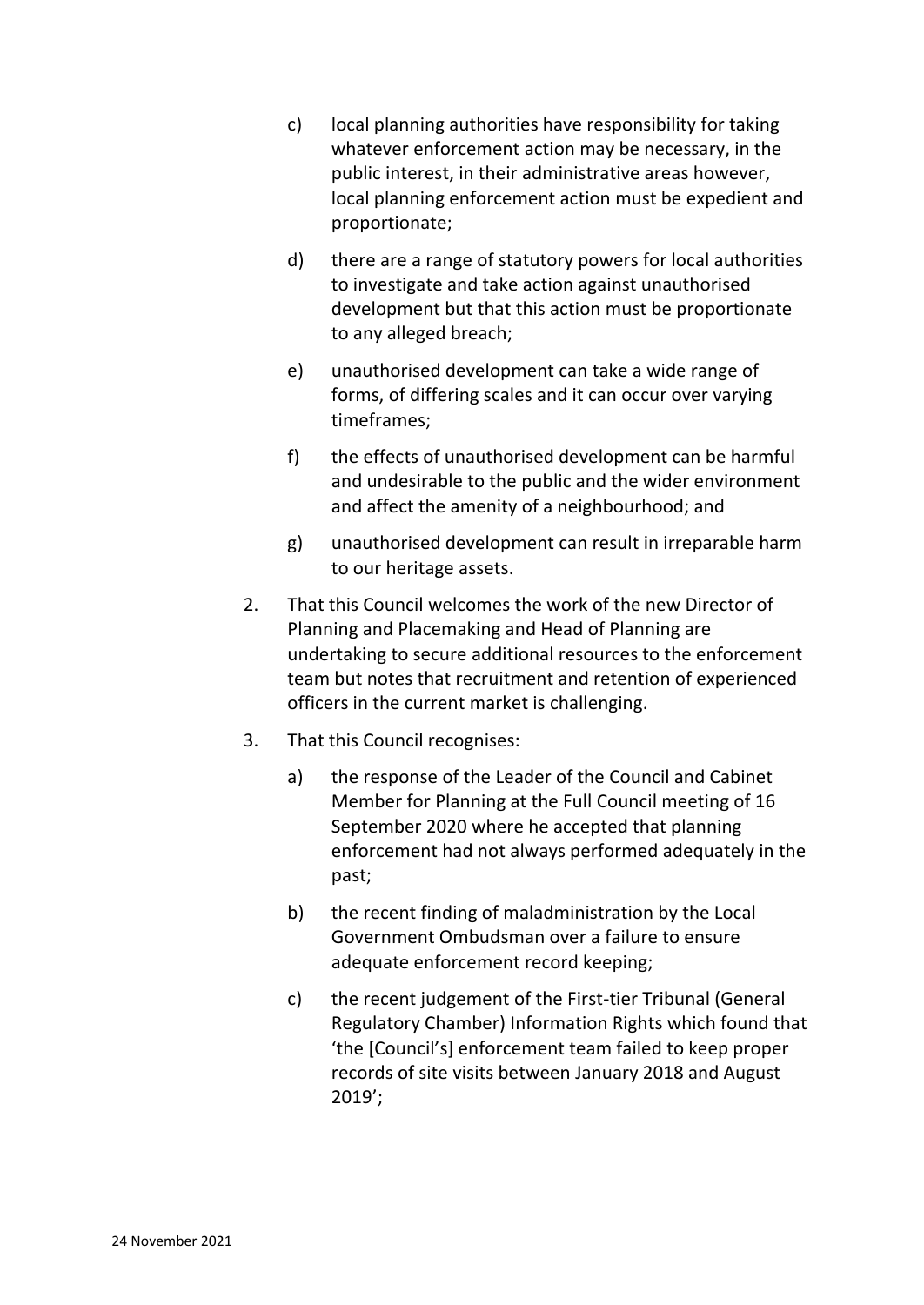- d) a recent Local Government Ombudsman finding that they will not be investigating a complaint supported by a former councillor, which upholds the view of an officer that it was not expedient to take enforcement action in that case, and that:
	- i) care should be taken not use individual examples as representative of the whole service;
	- ii) that it is the role of the council is to ensure proper systems and processes are in place to expedite a good service; and
	- iii) that there must be a distinction between the professional judgement of officers and the personal opinion of councillors.
- e) the concern expressed by some members of the Development Control Committee and two members of the public at the meeting of 3 June 2021 over alleged repeated failures to deal with alleged unacceptable unauthorised development which was now immune from possible enforcement action due to the passage of time.
- 4. That this Council acknowledges that:
	- a) there remain serious concerns expressed by some members of the public, some Parish Councils and some Ward Councillors over the effectiveness of planning enforcement in Milton Keynes, noting that the scale of the issue and the actions taken to resolve them should be proportionate to the problems and that disingenuous and exaggerated politically driven attacks on the service undermine morale and are impacting the ability to recruit new officers;
	- b) it is not acceptable for harmful unauthorised development to become immune from enforcement action due a failure to take action within the statutory timeframes when issues have been properly reported to the council for investigation;
	- c) enforcement failures can have a significant impact on peoples' lives and cause damage to the Council's reputation as the local planning authority; and
	- d) that while there are a small number of cases where the council has not performed as we would expect, overall, officers in this area work in a challenging environment and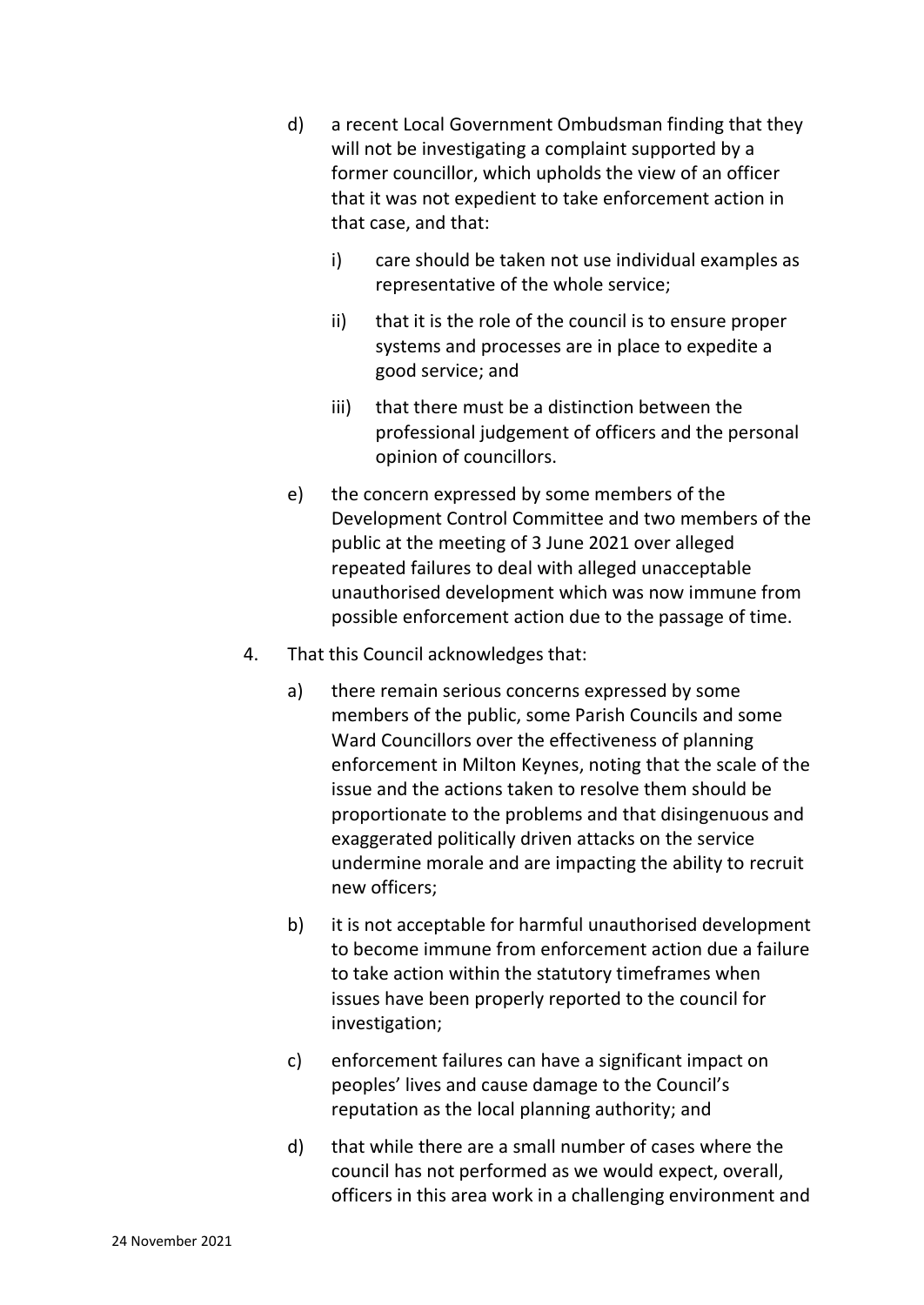resolve the vast majority of cases without issue and that concerns about performance should be seen in proportion to the number of cases and the improvements made to address them.

- 5. That the Council therefore:
	- a) welcomes the work being under the direction of the Planning Improvement Board to address past concerns in relation to planning enforcement in Milton Keynes;
	- b) welcomes the adoption of the Local Enforcement Plan by Cabinet in January 2021 and the steps taken to strengthen the enforcement service;
	- c) notes a performance report that will be presented to the Development Control Committee in December 2021 and requests that any concerns with current performance of enforcement be referred to the Cabinet member as appropriate;
	- d) resolves that councillors and parishes are offered training to help increase understanding of the enforcement process; and
	- e) asks Cabinet to review the resources available to the enforcement service during the budget setting process to ensure they meet the needs of the Local Enforcement Plan.

### **CL95 ELECTRICITY BILLS**

Councillor R Bradburn moved the following motion which was seconded by Councillor Wilson-Marklew:

- "1. That this Council acknowledges the efforts that this Council has made to reduce greenhouse gas emissions and promote renewable energy.
- 2. That this Council recognises that:
	- a) very large financial setup and running costs involved in selling locally generated renewable electricity to local customers result in it being impossible for local renewable electricity generators to do so;
	- b) making these financial costs proportionate to the scale of a renewable electricity supplier's operation would create significant opportunities for local companies, community groups and councils to be providers of locally generated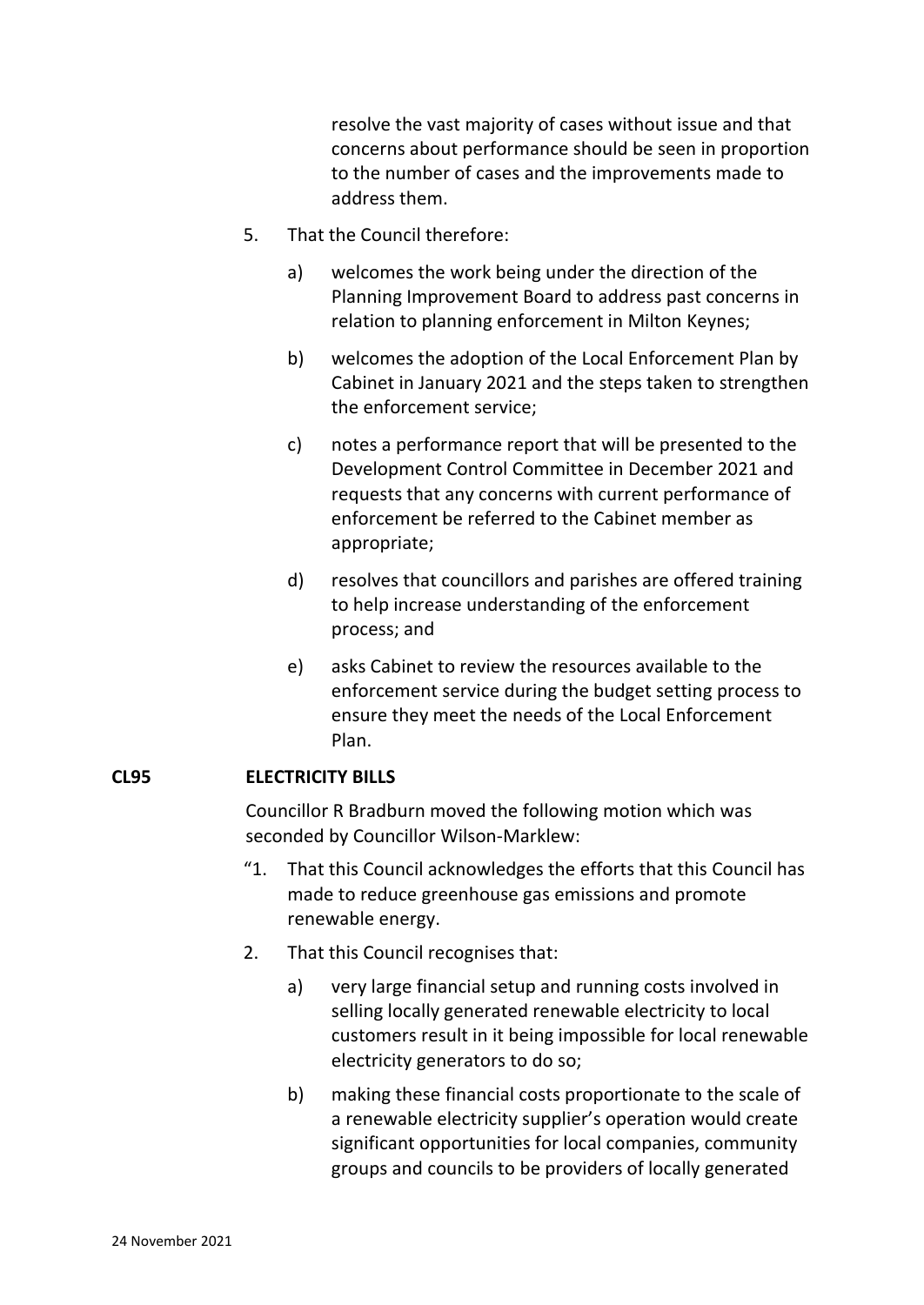renewable electricity directly to local people, businesses and organisations, if they wished; and

- c) revenues received by such local companies, community groups or councils that chose to become local renewable electricity providers could be used to help improve the local economy, local services and facilities and to reduce local greenhouse gas emissions.
- 3. That this Council notes that the Parliamentary Environmental Audit Committee, as a result of its 2021 Technological Innovations and Climate Change inquiry, recommended that a Right to Local Supply for local energy suppliers be established to address this.
- 4. That this Council therefore resolves to support the Local Electricity Bill, currently supported by a cross-party group of 278 MPs and which, if made law, would establish a Right to Local Supply which would promote local renewable electricity supply by making the setup and running costs of selling renewable electricity to local customers proportionate to the size of the supply company.
- 5. That this Council further resolves to:
	- a) inform the local media of this decision; and
	- b) ask the Chief Executive to write to:
		- i) local MP Iain Stewart, who has not yet expressed support<sup>1</sup>, asking him to support the Bill; and
		- ii) the organisers of the campaign for the Bill, Power for People, (at Camden Collective, 5-7 Buck Street, London NW1 8NJ or info@powerforpeople.org.uk) expressing its support."

The Motion was carried by acclamation.

# RESOLVED:

- 1. That this Council acknowledges the efforts that this Council has made to reduce greenhouse gas emissions and promote renewable energy.
- 2. That this Council recognises that:
	- a) very large financial setup and running costs involved in selling locally generated renewable electricity to local customers result in it being impossible for local renewable electricity generators to do so;

<sup>1</sup> <https://powerforpeople.org.uk/the-local-electricity-bill/support>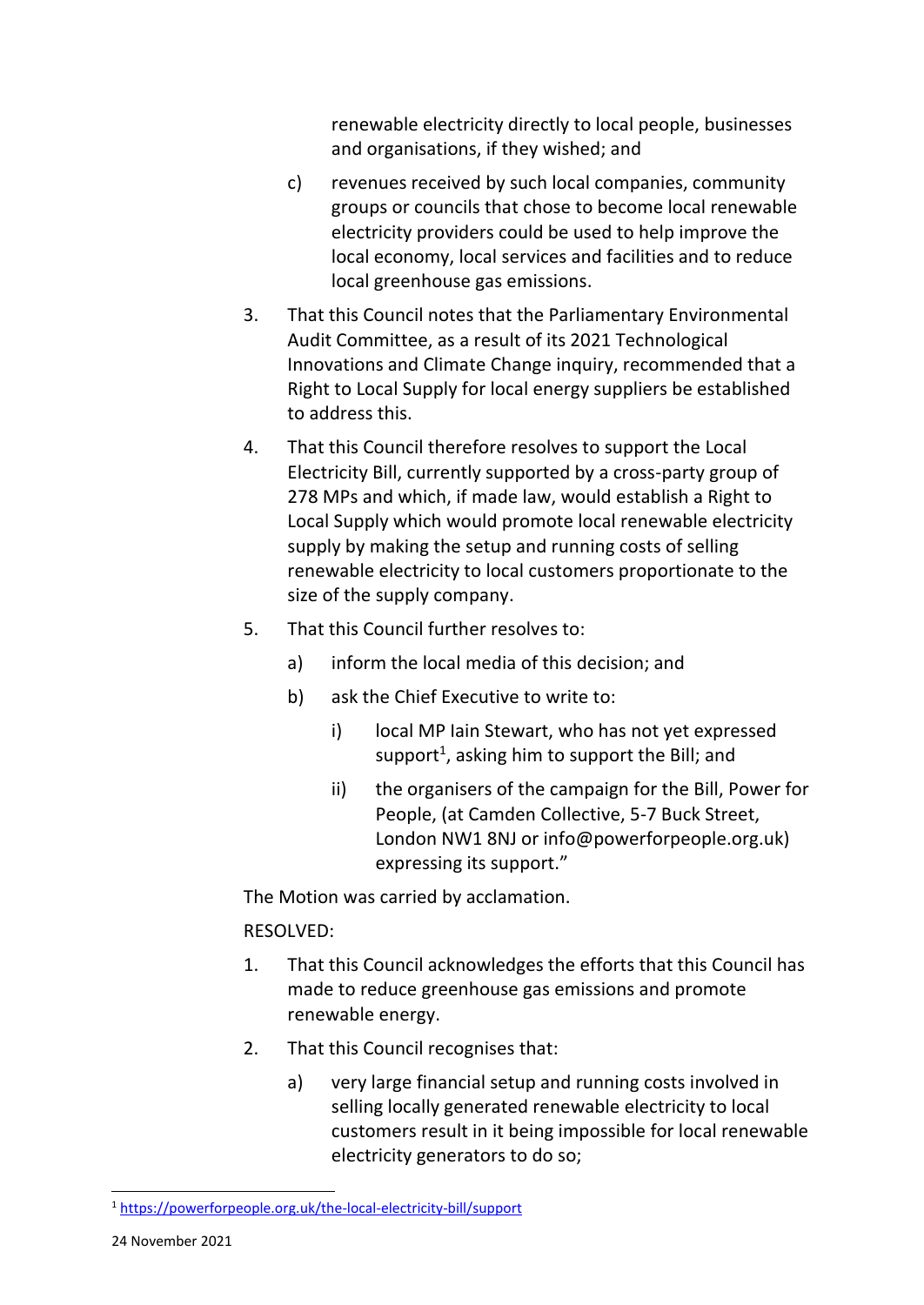- b) making these financial costs proportionate to the scale of a renewable electricity supplier's operation would create significant opportunities for local companies, community groups and councils to be providers of locally generated renewable electricity directly to local people, businesses and organisations, if they wished; and
- c) revenues received by such local companies, community groups or councils that chose to become local renewable electricity providers could be used to help improve the local economy, local services and facilities and to reduce local greenhouse gas emissions.
- 5. That this Council notes that the Parliamentary Environmental Audit Committee, as a result of its 2021 Technological Innovations and Climate Change inquiry, recommended that a Right to Local Supply for local energy suppliers be established to address this.
- 6. That this Council therefore resolves to support the Local Electricity Bill, currently supported by a cross-party group of 278 MPs and which, if made law, would establish a Right to Local Supply which would promote local renewable electricity supply by making the setup and running costs of selling renewable electricity to local customers proportionate to the size of the supply company.
- 6. That this Council further resolves to:
	- a) inform the local media of this decision; and
	- b) ask the Chief Executive to write to:
		- i) local MP Iain Stewart, who has not yet expressed support<sup>2</sup>, asking him to support the Bill; and
		- ii) the organisers of the campaign for the Bill, Power for People, (at Camden Collective, 5-7 Buck Street, London NW1 8NJ or info@powerforpeople.org.uk) expressing its support."

# **CL96 EDUCATION CATCH UP**

RESOLVED:

With the consent of the Council the Motion was withdrawn.

<sup>2</sup> <https://powerforpeople.org.uk/the-local-electricity-bill/support>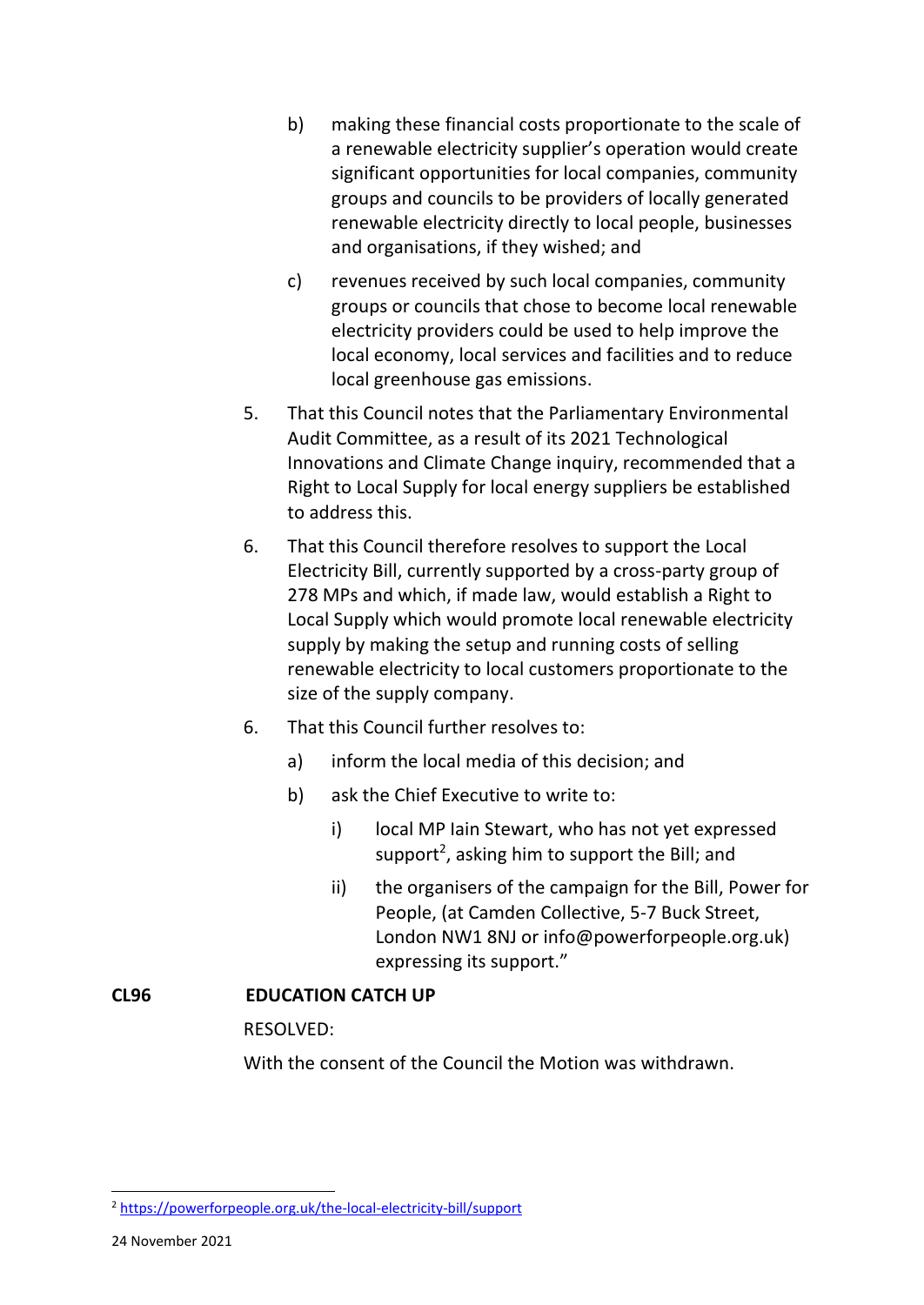### **CL97 COMMITTEE MEMBERSHIP**

The Mayor moved the following recommendation which was seconded by the Deputy Mayor:

"That the Council confirm the replacement of Councillor Montague by Councillor R Bradburn on the Joint Negotiating Committee (Employers Side)."

The recommendation was declared carried by acclamation.

## RESOLVED:

1. That Councillor R Bradburn replace Councillor Montague on the Joint Negotiating Committee (Employers Side)

## **CL98 DEVELOPMENT CONTROL COMMITTEE/PANEL CHANGE OF NAME**

The Mayor moved the following recommendations which were seconded by the Deputy Mayor:

- "1. That the Development Control Committee and Development Control Sub Committee (Development Control Panel), be renamed Planning Committee and Planning Panel respectively, from the 2022/23 Council year.
- 2. That the Director of Law and Governance be delegated authority to make the required consequential amendments to the constitution to reflect these changes."

The Mayor moved the following procedural motion which was seconded by the Deputy Mayor:

"In accordance with Council Procedure Rule 21, Council Procedure Rule 8, as far as it relates to the closure of the meeting, be suspended and the meeting extended in order to allow any Councillors who wish to speak on the remaining item."

The procedural motion was carried by acclamation.

On being put to the vote the recommendation was declared carried.

# RESOLVED:

- 1. That the Development Control Committee and Development Control Sub Committee (Development Control Panel), be renamed Planning Committee and Planning Panel respectively, from the 2022/23 Council year.
- 2. That the Director of Law and Governance be delegated authority to make the required consequential amendments to the constitution to reflect these changes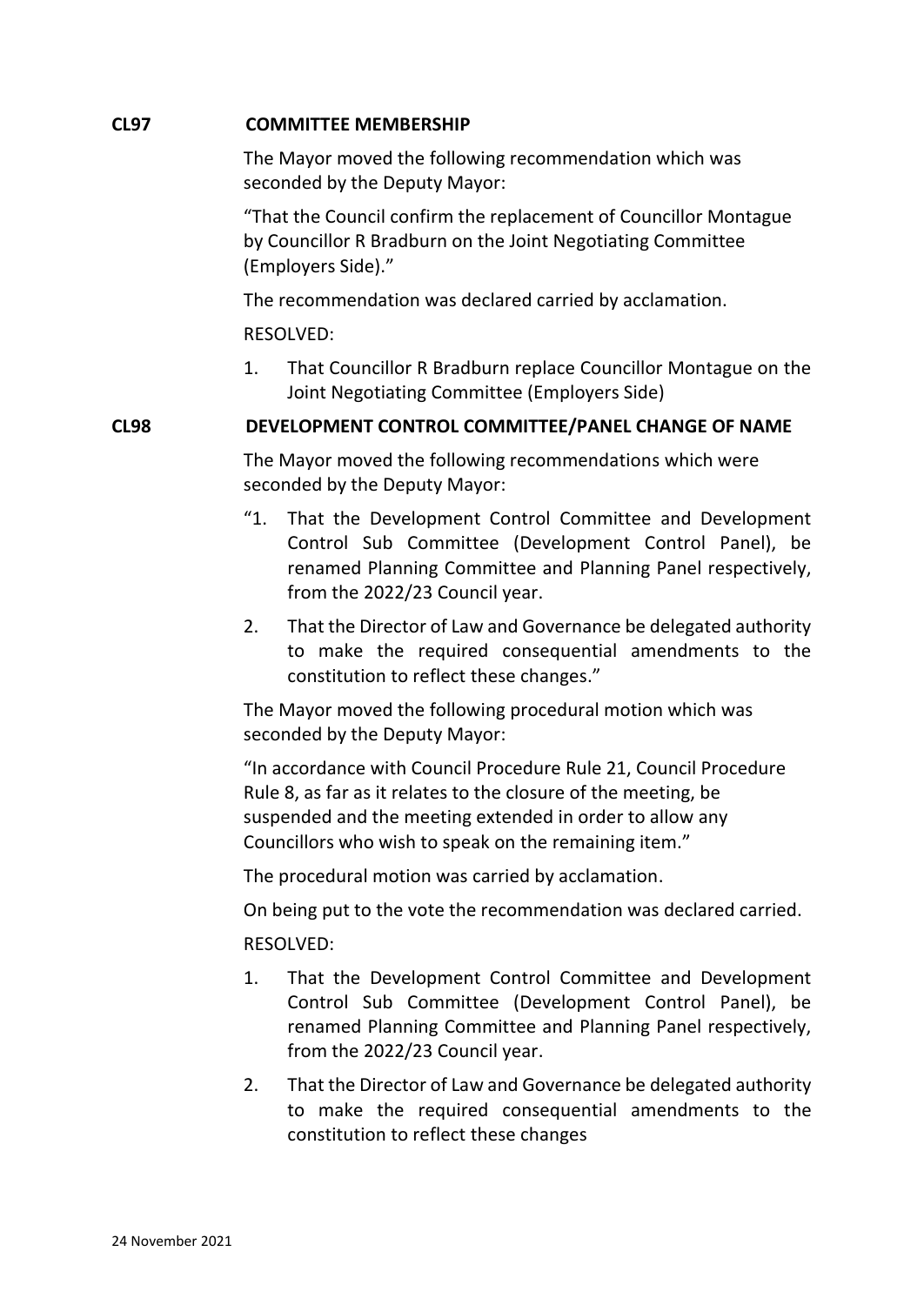## THE MAYOR CLOSED THE MEETING AT 11:02 PM

The recording of this meeting is available to view on the Council's YouTube Channel at:<https://www.youtube.com/user/MiltonKeynesCouncil>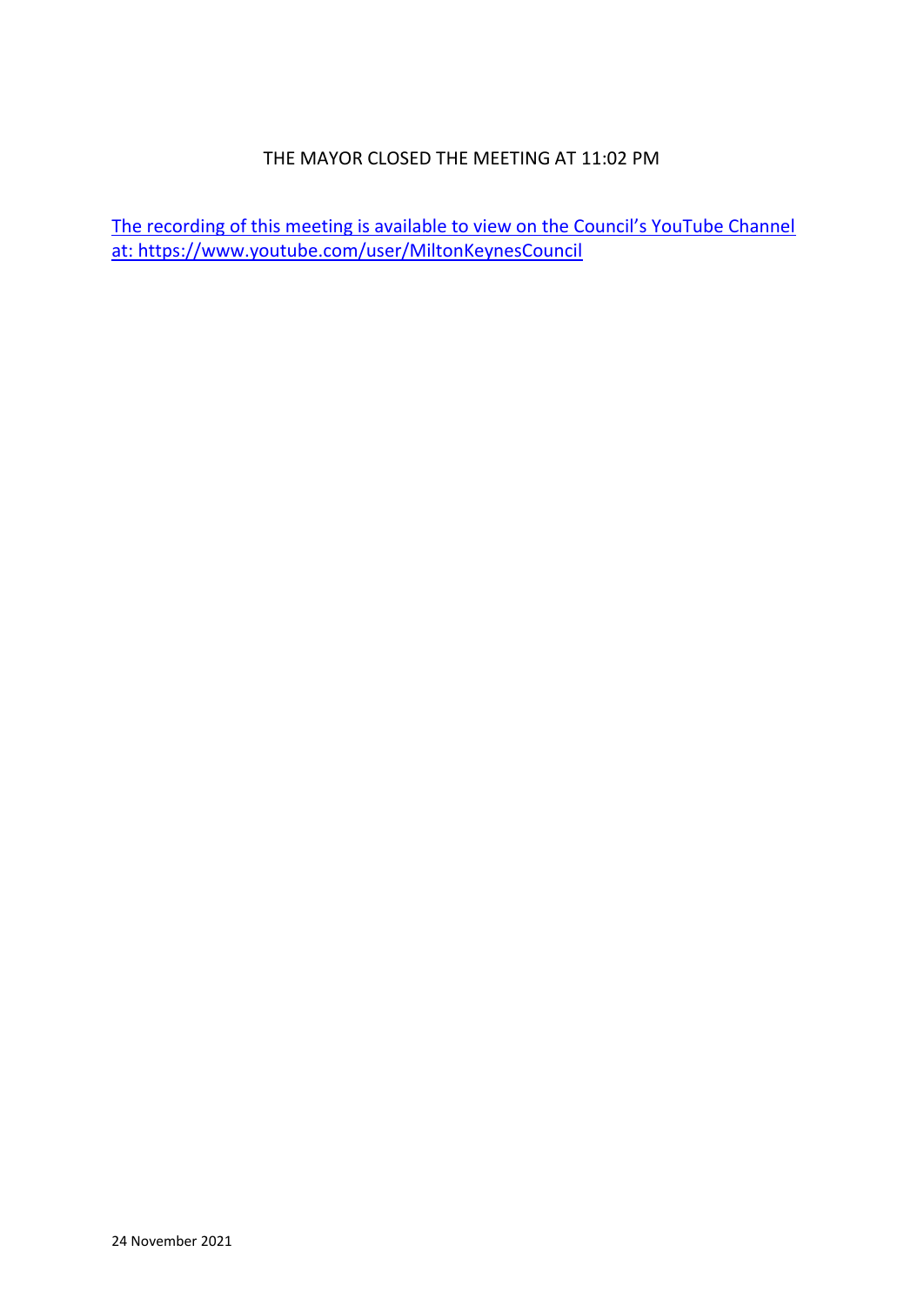## **1. Ahmed Butt to Councillor Middleton (22/11/21 – 18.58)**

"What are the Council's thoughts on business rates going forward. As MK council received 2.3 million grant from the government where is that money?"

### **Response from Councillor Middleton and Councillor R Bradburn**

"The future of business rates as a form of taxation is solely in the hands of Rishi Sunak, the Chancellor of the Exchequer. Reform has been on the cards since 2010, but regrettably Central Government has repeatedly delayed plans for fundamental reform. It now looks like fundamental reform has been shelved by Central Government. Rishi Sunak said only a few weeks ago, and I quote "While the Government plans to bring forward several substantive changes to improve the system, we see little value in ripping the system up and starting afresh as has been suggested by a small minority." If you would like to see fundamental reform of the business rates system, I can only suggest you approach your local MP, Ian Stewart, to lobby for change in Parliament.

Otherwise I confirm in the next financial year you'll be eligible for a further relief on your rates bill as announced by Rishi Sunak as part of his recent Comprehensive Spending Review. From 1 April 2022 the Government's intention is that Extended Rate Relief will be set at 50 % for 22/23 meaning you will be looking at a rates bill of around £ 5613 for 2022/23.

The £2.33 million pounds you mention is the extra Additional Restriction Grant monies from Central Government and the proposed allocation of the monies was set out in the Delegated Decision made by the Leader of the Council on the 14 September 2021.

In fact businesses like yours will benefit a further grant in the coming weeks.

You should also be thanked by your colleagues in the local post office business for assisting in getting the Government to recognise the need to supply grants to your sector.

Also on your point on Bletchley in particular

The Council is proactively shaping the future of Bletchley high street.

Our immediate help to Bletchley includes up to £40k worth of tidying and beautification of the high street in line with local priorities, providing £20k grant funding over Christmas and New Year period to the Town Council to help drive footfall back to the high street, and through our Economic Recovery plan, providing a further £20k to the high street for activity and promotion of the area during 2022.